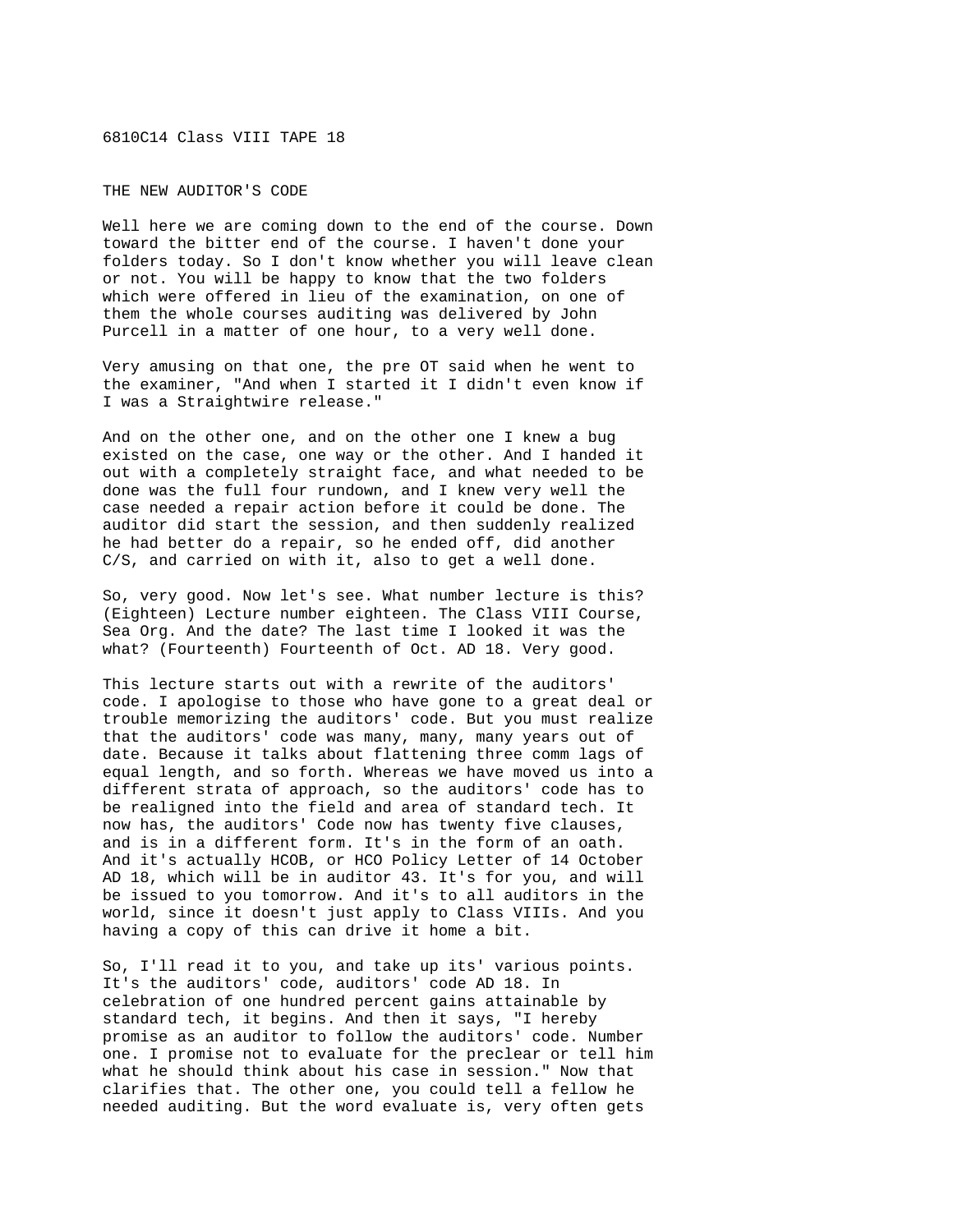in the road of an academy trainee. He doesn't quite know what it's all about, so he just passes it by.

Give you an example of evaluation. "No, that's not the cognition you should have there, it's... " Well god, these things do happen you know? I mean, these things do happen.

Somebody doesn't understand this, and wild things happen. "I don't think that you have completed the list because you should put drug fiend on it." In listing and nulling. I have actually seen auditors sit and suggest items for a pcs' list. Now it's quite one thing to make a prepared list, and if it's it and if it isn't it it isn't it. But it's quite something else under listing and nutting to suggest that the preclear put down three or four more items. He's listing who or what has suppressed you, and the auditor says, "You should put your mother on the list, and you should put so on, and you should put so on." I know it sounds absolutely impossible, but it has happened in the past."The usual reaction to this process is so and so, so now you should... " "The manifestation which you're exhibiting at this moment is normally considered insane." It can get pretty damn wild.

Now this is best understood as being an opposite to what was laughingly called psycho analysis, developed in the late 20's, along with other oddities. And the psycho analyist, he operated this way. He would say, after he'd had the fellow talking for one hour, or four hours a week for a year, to find out whether or not he could help him, why the fellow would finally remember somebody who had suggested some sexual action to him, which was the whole target of the years' conversation, when he was three. And just about the moment he would think of this, the analyst was supposed to jump up and say, "That! That's what's wrong with you, and now this means this so and so, and it means this and this, and it means that and that and that! Now do you understand that? Now if you're very careful after this you will be perfectly sane. That's all." See? "Now we can enter on the long one, which is five years at four hours a week." I'm not joking. That was standard procedure.

That went so far, and entered into this, and when I taught, I think it was something like twenty one psychiatrists something about Dianetics in Washington D.C., they were leading psychiatrists of that area by the way in the nation, these birds listened very avidly, only they could never get past the introductory lecture. They didn't, they didn't know that they didn't know, and they were in a very astonished sort of state. And they listened to this over and over.

And about the third lecture, which was I was just giving the same introductory lecture every night. And they were supposed to then have some Dianeticists who were going to show them how auditing was done. And how you ran engrams. And how you really did this stuff. But they never got to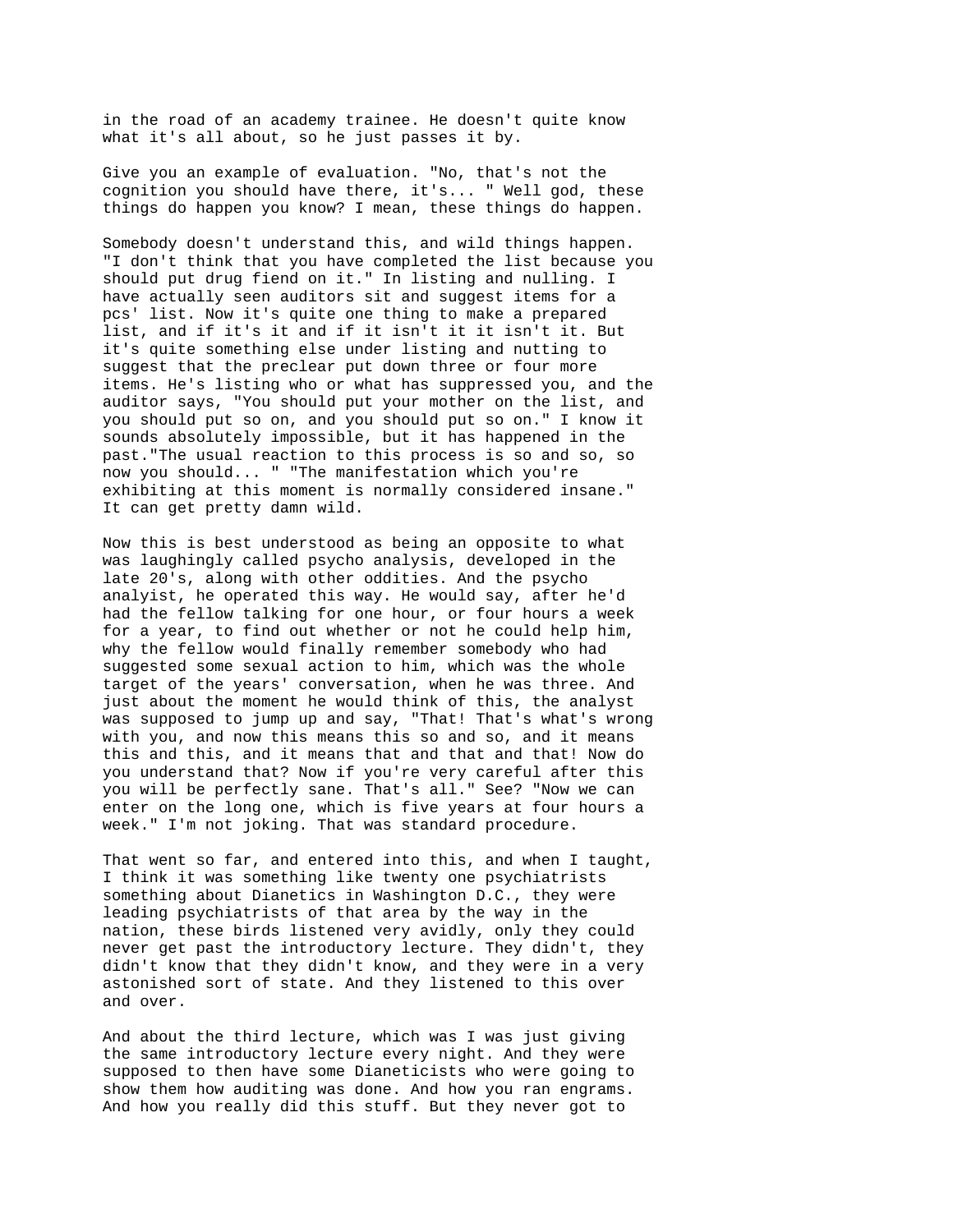that. They just got to this introductory lecture. They were sort of frozen state of astonishment. And finally, after three or four lectures, one of these birds, a psycho analyist, he went back out of the lecture, and he went back and he used it. God knows. He used it. He'd never seen an auditing session in his life, see? But he used it on this paranoid that he had been dealing with for years, and he came back, and he was madly enthusiastic. Boy, this Dianetics really worked. "I used that return mechanism you talked about, and I actually got him returned to an area where he was lying in his crib. And, he had dirty diapers, and his father wouldn't change his diapers. And I could point out to him right at that moment that that's why he hated his father!" What I'm telling you is actually word for word, verbatim, an actual incident.

Now that sort of thing can go on. And people are so used to giving advice and telling people what to thing that the reverse is quite different from what was normal procedure. So therefore it leads the line. Not to evaluate for the preclear. Or tell him what he should think about his case in session. And it is a very necessary bit. If you ever want to see some preclear spin, it's, it's on that one. He can spin. And that is why, by the way, in psycho analysis, one third of the patients in the first month of processing committed suicide. And it's probably just this evaluation plug. And then the analyst said, "He came to me too late." That was his standard response to this. They always came too late. I think if they'd come at the year of one year old it would have been too late.

What is not generally known about older practices is they did not have the target of making somebody sane. They didn't have any of these targets. They didn't have the target of making somebody brighter, or more sane. They concluded that a person, once he had an I.Q., he had an I.Q., and it was never going to change, and it never would change, nothing could change it.

And you would ask these birds what they were doing all this for, and they really didn't know.

So you therefore find it's rather difficult to understand them, and the point of difficulty in understanding is a very simple one. It's because you are assuming that they have a goal or target of making somebody sane or making somebody better. And they don't have that goal.

What goals they have god knows, I have interrogated them many times. The only trouble is, when I talk to them they generally go into an hypnotic report of some kind or another. They go, gong! And so forth. Weird.

They, another practice that was in that field is most of their practitioners came from institutions.

And they would take somebody who was an institutional case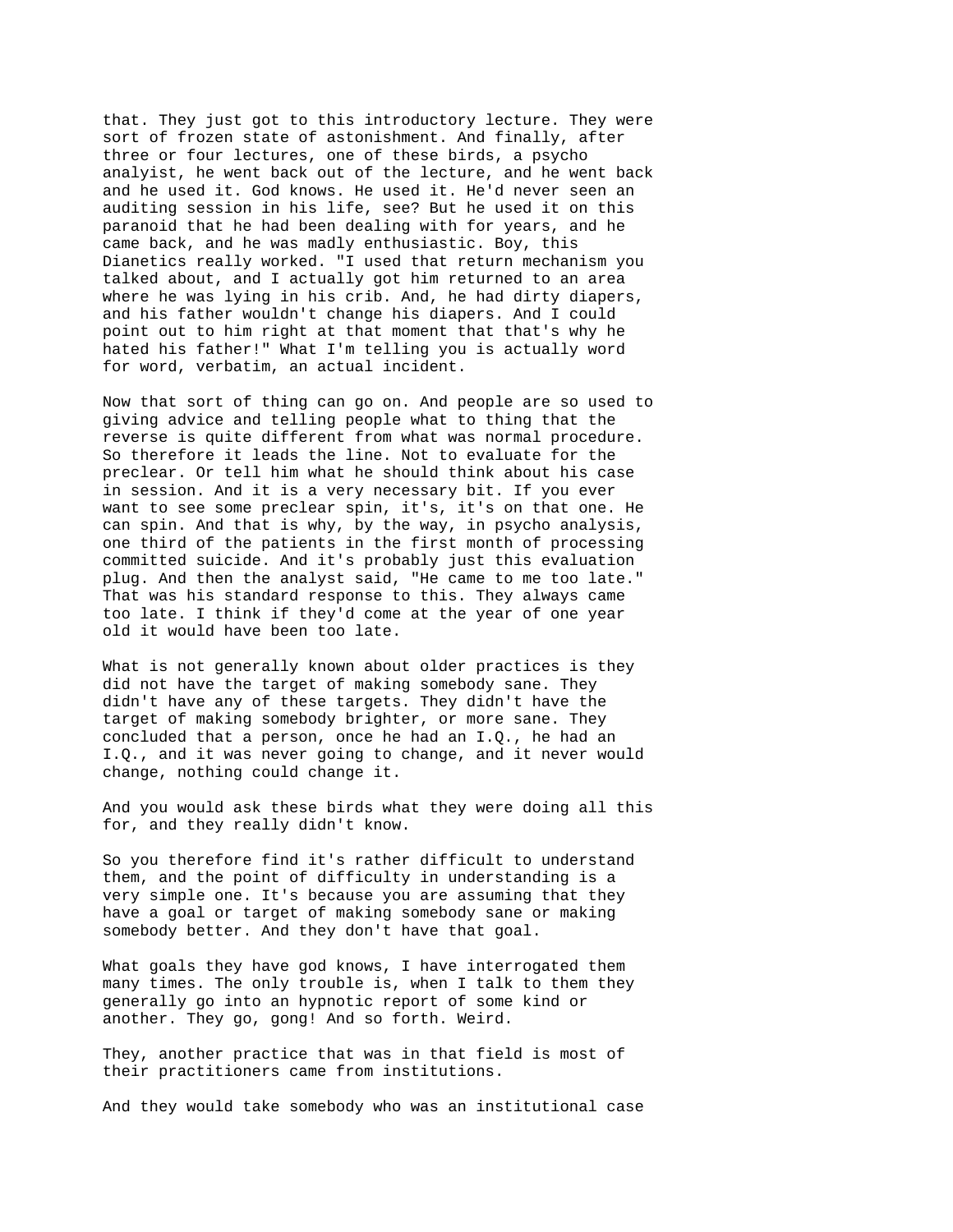and he would become interested in the subject, and then he would be trained. And that is, was, it. Now you think I'm joking, but that happens to be the truth. I counted noses on them one time or another in a certain area and found they'd all been institutional cases. And many of them go back into the institution after they've been practicing a short time. That was what psycho analysis and what they call psychiatry and so forth was all about. It wasn't a question of making anybody better. I don't know. It seems to have been some kind of a dramatization. Perhaps a dramatization of R-6, Cause there is a psychiatrist in R-6.

But I will point this out to you about this particular area- I will point this out. That the word psychiatrist is misused and mis-named. And has been borrowed falsely, and is falsely used. So is the word psychologist. That is false, a false name, which is improperly used. Because the word psyche means soul in any dictionary, and a psychologist is a student of the soul, and a psychiatrist is one who treats the soul. Both of those groups using those two terms at this particular time, alike say in psychology they don't know what it means. That's a fact. That's in the textbooks. They don't know what this word means. And they do not treat the soul, but in the next three minutes of play, invalidate it. It came in with a Professor Wundt of many a year ago. 1879, Leipzig Germany. That man was, the whole modern psychology actually came in with this fellow Wundt. And he said man was an animal. And he had no soul. And they called it psychology. Do you see? So the word is a complete misnomer and they have no right to it.

Similarly, the word psychiatrist is a complete misnomer. They have no right to it. Nowhere in the world is the title psychiatry legalized. That is not legally held by anybody. They hold the title by reason of a medical doctor internship. And in most laws, anyone who is permitted to administer medicine is permitted legally to treat the insane. So the medical doctor who administers medicine is the only one who is actually permitted to treat the insane. These other fellows have to have a medical certificate. The medical doctor, by the way, would very happily get rid of all of these boys. He doesn't want them. That is actually the state of mental healing as it is.

Now it shows you that we have to put this in an auditors' code, right up to the front of the line, that there have been fantastic abuses in this particular field. So therefore, therefore an auditor in training should understand that thing pretty well. And I have found auditors being trained at level zero and so forth, who had been over it, who had read it, who didn't know how you could invalidate anybody, or how you could evaluate anybody. And these fellows, these fellows were doing it. One way or the other.

Now one of the ways of evaluation is by an expression. You can evaluate by expression. You can hold your nose or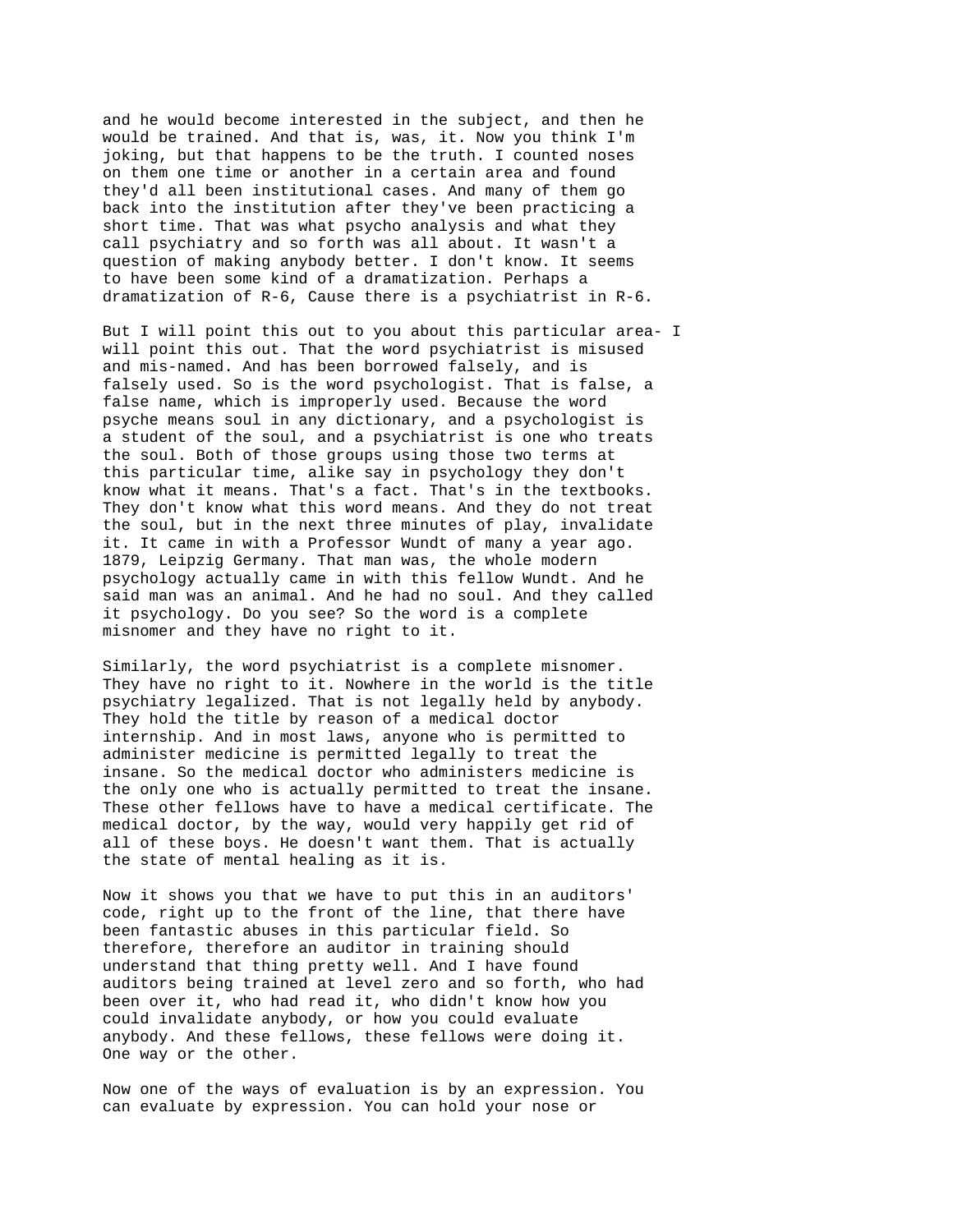something, you know? Or frown in some peculiar way. And the preclear now knows he isn't doing correctly.

Now, the second one, is "I promise not to invalidate the preclears' case or gains in or out of session." Now invalidation is the think level of hitting. If anybody has any idea of what invalidation means, it's a think level of hitting. And instead of hitting the fellow you invalidate him. Instead of taking a maul to his skull you say "You are a bum." So it's not very difficult to understand. But if you go around telling people their cases are bad, they aren't doing well because their cases are bad, and that they haven't had any gains and so on, you can fold them up pretty badly. I've seen them very, very badly folded up, and I've seen where invalidation of case, coming up on later sessions, was a very heavy hold up on the case.

Now you can find other things wrong with a person, rather than to invalidate his case. "Yeah!" you say, "Well the reason you aren't doing well is because your case is in terrible condition, and why don't you get it fixed up?" Very often husbands and wives will get involved in what they call Scientology fights, and start using terminology and invalidation of this particular line and so on. And if you're very wise don't do it. But particularly that's something an auditor mustn't do.

Now, three is "I promise to administer only standard tech to a preclear in the standard way." That puts you in the running. Now I decided I'd give you some big choppers, you know? Some big teeth that you could come down with.

Now four, "I promise to keep all auditing appointments once made." Now the reason that that is in there, is I have seen some cases have a very bad time of it, and I know of one case currently that is having a very, very bad time of it, simply because the auditor said he would be there to audit him at such and such an hour, and he drifted in late, and this guy started to self audit, and all kinds of wild actions have occurred from that particular point forward. It is a bad code break. After a PC has sat around for a half an hour, waiting for the auditor, his case is so damned stirred up that there isn't very much you can do about it very often. He's, he's impatient, he's angry, he's ARC broken, he's this and that. Well the reason he gets this way is he puts his, sort of his case on a time schedule. Alright, it's supposed to be, it's supposed to be nine o'clock and the auditor's supposed to be there at nine o'clock. And he's supposed to be there at nine o'clock, and so his case is all ready to fire at nine o'clock, see? And then the auditor doesn't arrive Still nine twenty, and the case actually will be found at this moment on a protest or on a blow. And they're actually very hard to audit when appointments are not well kept. But you notice it says appointments once made. So the reverse of it, of course, is damn it. Don't make appointments you don't think you can keep.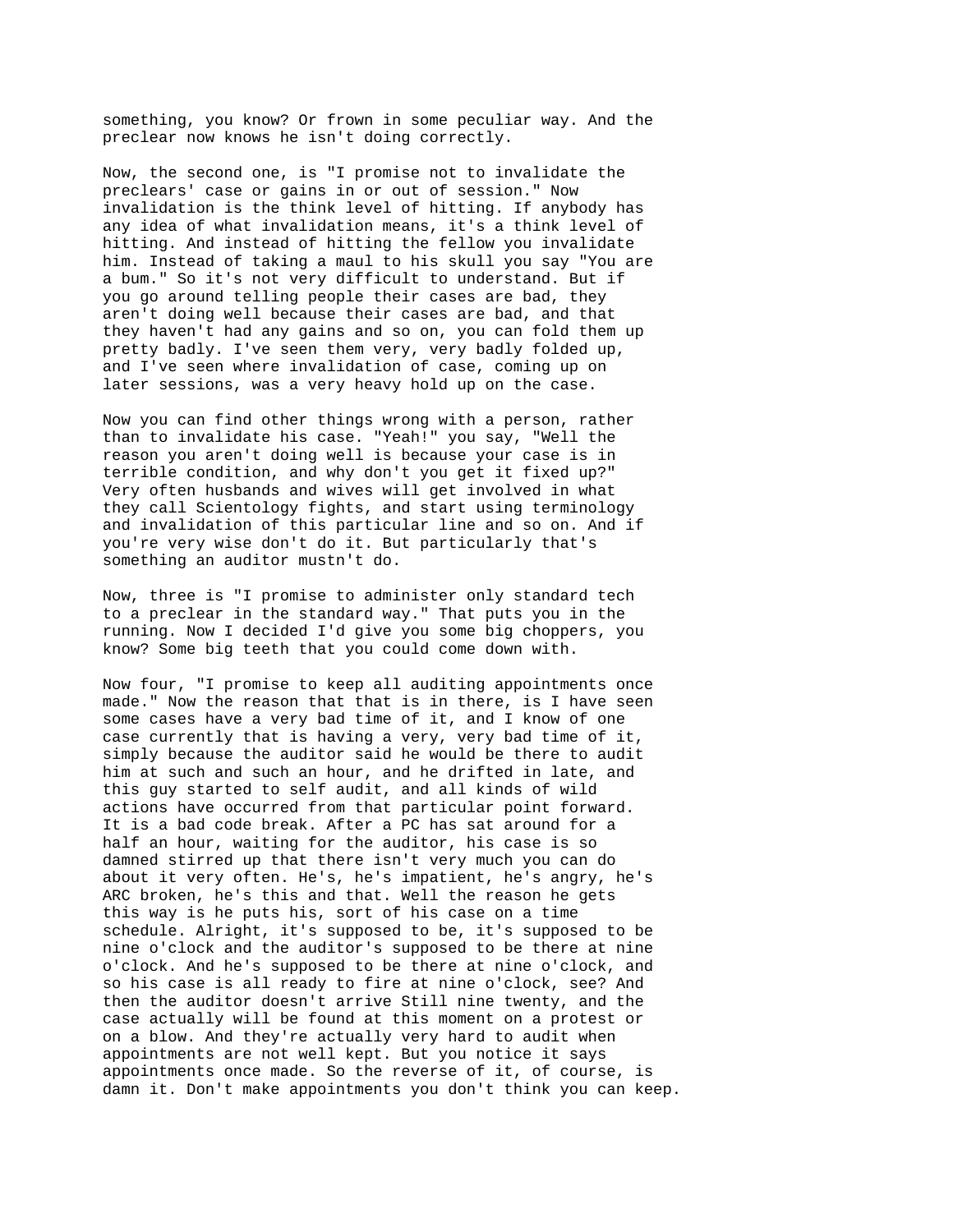Alright, number five. "I promise not to process a preclear who has not had sufficient rest and who is physically tired." Now the background of this, is one time I drew a coordination back in the Wichita Dianetic Foundation. A tremendous influx of institutional cases were being thrown at Dianetic orgs way back when. A Dianetic auditor of those days got so that he could process a psychotic standing on his head. It was easy as pie as far as he was concerned. They all cut their teeth, because for some reason or other a great many institutional cases came in, and there was no proviso that they shouldn't be audited by Dianetics at that time, and so the Foundation did audit them. And it was a very bad show. And it messed things up most gorgeously. It wasn't that the cases weren't handled, oddly enough. Those cases were handled left and right and center. But very often they were sent in as bird dogs. And they were sent in to spin. They had already received some post hypnotic suggestion under drugs that they were to go to a foundation and then, when audited, were supposed to spin. This isn't me talking through my hat. That's what was supposed to happen to them. And we had one case where the parents of the girl showed up about forty eight hours later expecting if the money had been accepted and that she was being processed, and the girl had spun, and that they could then you know, lay it in with an egg, an axe. Well, they were so stupid as to send in the lawyers' check as her payment. And this girl came in and nobody could figure out where she came from. And she was obviously spinning madly. And so, no sign up was done of any kind whatsoever. They put the money aside to be refunded and sent the girl off to a motel or something like that to wait for somebody turning up, because they figured somebody would turn up. And in forty eight hours, sure enough, her parents turned up. Wrath, you see? "What have you done to our daughter to drive her crazy?" Well you see, nobody had done anything to her daughter.

Nobody'd touched the daughter, but she had spun. Not because she was refused auditing, but because she'd been set up to spin. Don't think that post hypnotic suggestion and that sort of thing was not known to these guys. They knew all about this. And I've seen at least two or three cases directly attributable to this.

Now therefore, every once in a while a case like that will show up. Now the funny part of it is, not that they're bird dog type case, just the psychotic. And you don't detect it. After all you're not supposed to be able to detect it. And these next two are the only times I've ever seen them spin. So I've done a coordination. I've done a coordination. And that one, physically tired, and six, "I promise not to process a preclear who is improperly fed or hungry." And those characters only spun when they either hadn't had anything to eat or when they hadn't had any sleep. And that is the trouble with a psychotic. They can't eat, and they can't sleep. Those are the two things they have a great deal of trouble doing.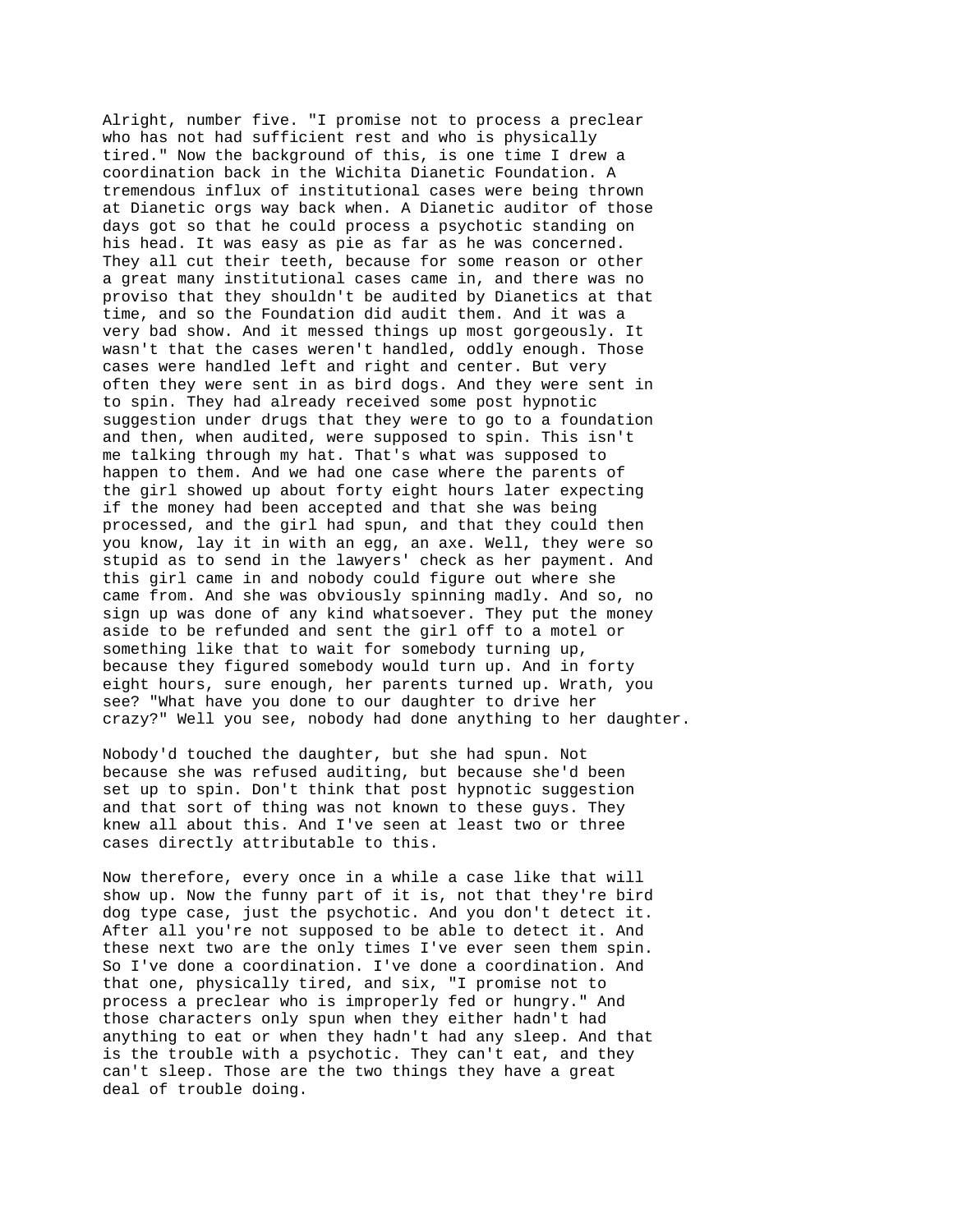And if you process one of them when he hasn't eaten and he hasn't slept, you'll have very bad luck indeed. I'm not saying you should ever process one. But I'm just saying, whereas, if you can get them to sleep and you can get them to rest, and you can get them to eat something, oddly enough they can be processed. They very often present no more problem than other preclears.

People are worried about electric shock. The only reason we say anything about electric shock, electric shock cases coming in. It's not that we can't process electric shock cases. They've been given the old yo heave back into R-6, where electric shock is gorgeously advertised. The psychiatrist is supposed to electric shock people. He does in R-6. See? And the society's just dramatizing this, don't you see? Well it's tended to put the bird into R-6 to a marked degree, and the rest of it is, is he is already under some tremendous mental duress of some kind or another. And very often, still while you are processing him, unbeknownst to you, still under treatment. And you get the wildest bing-bing of mixed therapies, which is also in this, and so on, and there just isn't any therapy involved with it. It's just a method of punishing somebody.

It's like the fellow who was asked, a psychotic who was given a prefrontal lobotomy, and he was exhibited to a medical convention, and somebody asked him on the side, "Well, what have you learned all about?" They were just talking about what a marvelous recovery it was. The guy was a screaming mad man, you know, all this. And the psychotic, who apparently hadn't been talking to anybody or other, said out of the corner of his mouth in reply, "I've learned to keep my mouth shut."

So anyway, it is the no sleep, no rest, is the time he'll spin. Now if you want to really put length of time in a session, process a perfectly sane person who hasn't had any sleep for about twenty four hours. You're going to have a long session, because the body is a sort of an electrical machine anyhow, and it starts to drain down anything he can put out. And it's a, it's a hard fight. It's a hard fight. It lengthens the time in session if he's had no sleep. And also, if he's ever going to get into any trouble or make an error in the session, now he's likely to make an error in the session, and so is the auditor, why it goes in sort of deep. And it's very hard to repair. So the wise thing to do is to size up your PC. Has he eaten? Has he slept? "You haven't. Well very good. Come back some other day when you have." And that way, you keen it up, and keen out of trouble. Probably all the trouble you'll get into with PCs is right in those two.

Insufficient rest and they haven't eaten.

If you were to process somebody in the morning before he'd had his breakfast, or before he'd had anything to eat at all, you'd find out his processing reactions were quite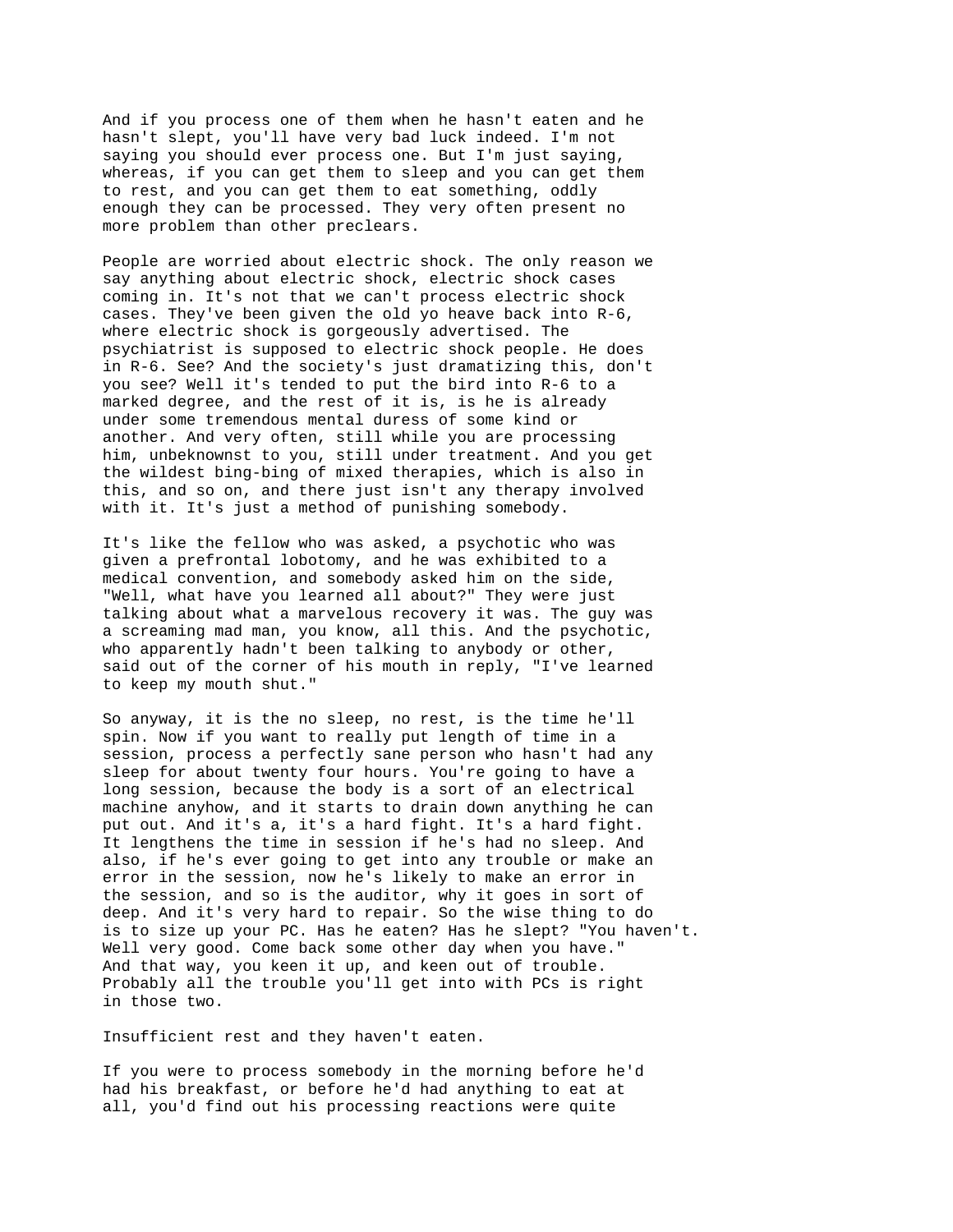different.

Processing has something to do with the electrical currents of the body, or something like this.

And a fellow who hasn't eaten apparently isn't doing enough with his oxygen or something.

It's ties up with basal metabolism. And you could get very technical about the whole thing.

Actually there's a way you can test one of these on one of these meters. If you ask the guy to take a long breath while he's holding onto the cans, and if you then get a long fall, he's eaten.

But if he takes a long breath and lets it out, and the needle doesn't drop, don't audit him. He hasn't had anything to eat. Or he's very physically exhausted. Interesting, huh? It's just an interesting phenomena.

It's not that the machine accurately measures basal metabolism or something like that, it's that it does react in that fashion. Did you ever see a preclear yawn and then see a long fall? That's why you should put yawn in your administration. Also cough. Naturally cough would fall because there's a physical convulsion with regard to it. But you don't often notice that the yawn produces a fabulous amount of surge. Well if it produces a large surge you know your PC has eaten and he's slept very well, in spite of the fact that he's yawning. There's somebody yawning now.

OK. Those two, those two, when I see those two violated and so forth, my hair stands on end.

Because it means that the auditor who violates those two is one of these fine days going to wrap a preclear around a telegraph pole. And one day I noted in an auditing session that the auditor said at the end of the session, which he'd apparently known all along, that the gains weren't very good because the preclear had only had one hours' sleep in the last twenty four.

He'd apparently known this the whole session, and it hadn't affected his judgement as to what gains to expect. He shouldn't have expected any gains at all. But what stood my hair on end is the person he was processing had just come to my attention as once upon a time an electric shock case in an institution. Brother, he didn't know it, but that auditor was riding right along the edge of that cliff in a motorcycle at ninety miles an hour, the rocks falling down into the chasm with every spin of the wheel. Nuts! So, best way to stay out of trouble in that direction is, has he eaten? Slept? Good. Fine.

Now, here's the next one. "I promise not to permit a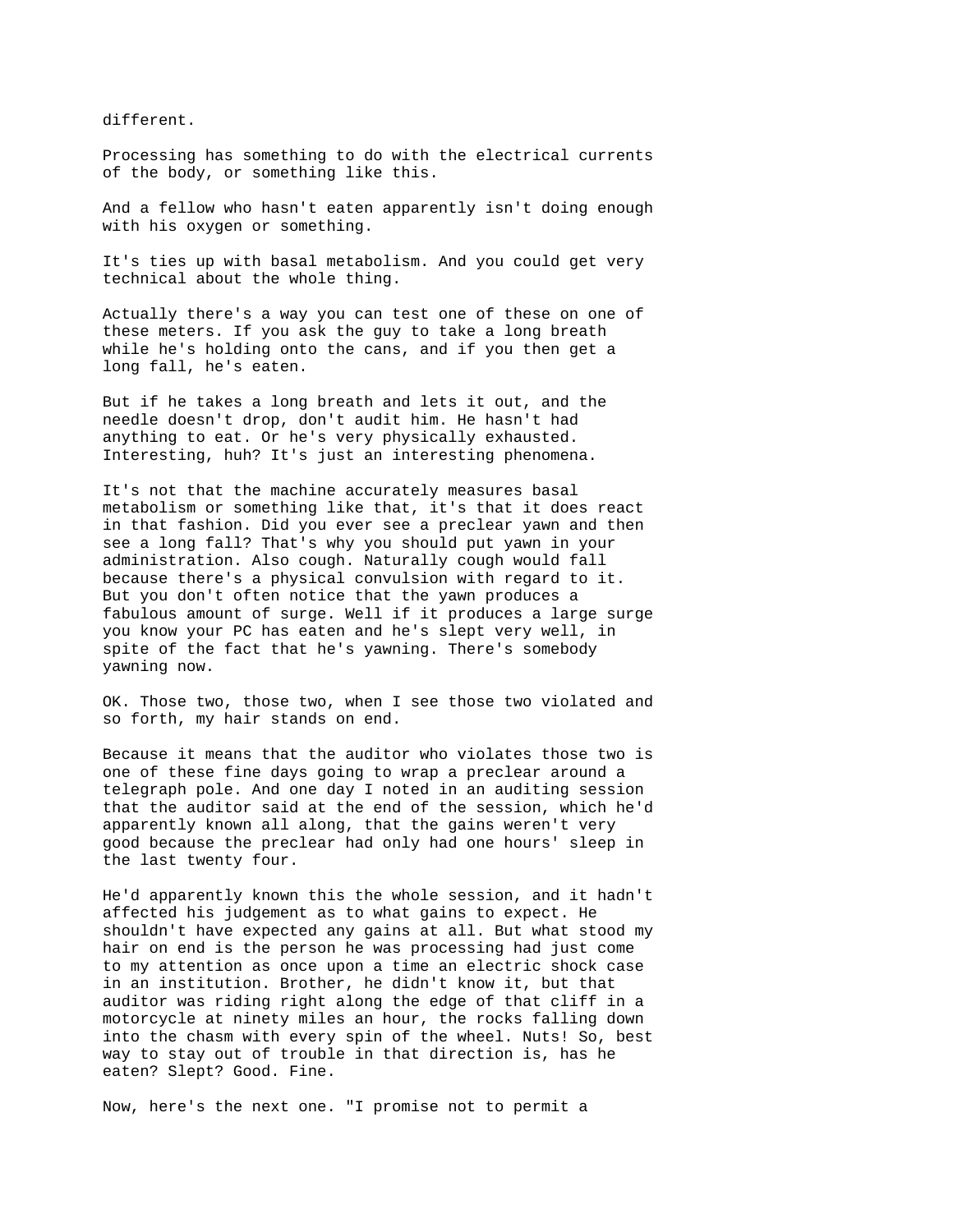frequent change of auditors." The funny part of it is that you will find, that after you've been through about three auditors on a preclear, he may very well get sort of nervous and queasy. And the lower the state of case the more nervous he's going to get. And he, well a wag just starting out, he would feel, if you gave him on his first sub-zero levels, if you gave this guy three auditors in a row he'd feel he'd have to get anything he was going to say off to them all over again. He'd have to tell each one about himself all over again. And it'd make a rather hideously anxious sort of session. "Does this fellow know me or doesn't he know me?" And then he would also go so far as to think maybe he had to do all the processes over again too. There's all kinds of kooky things happen. So insofar as possible, particularly the worse off the case, insofar as possible keep the same auditor. Now this mostly gets violated in review.

Now let me show you this oddity. Review gets the worst cases. It's only the case that's messed up and in trouble that really gets into review, right? So he has a review on Monday with auditor A, Tuesday with auditor B. and Thursday with auditor C. Well now if it was all on the same cycle of action more or less, he would find he was very confused indeed. You've actually impeded his case gain. And once more, if you did this to a psychotic without knowing he was one and so on, he would probably spin. So it is actually better, in review, if you've got three auditors in review or something like this, or more, it is better to wait 'till that auditor. It is better for the review receptionist to see who was auditing him last time, and put him on that auditors' schedule, and know when that auditor's going to be free, and tell him to be there then. Not to backlog him, 'cause it can be done in the same afternoon.

This is, this is just good sense. But it's something you should caution a receptionist or somebody who isn't used to scheduling people, and so on, that doesn't mean anything to them.

They just throw the folders around this way and that, see? It's something to caution them about.

Now it's not good enough to maintain on duty one auditor who does one session a week, just because somebody started a session last year and you can't change the auditor. It's not a good enough reason not to give a session because that auditor's no longer in the organization. That's not, it's not good enough for that. Well what I'm talking about is, is a frequent. A frequent change of auditors. Every time the guy gets a list, why he gets some different auditor. He's always being audited by a different auditor. And next time a different auditor. You can unstabilize him. And actually, your processing is so swift these days that it's very simple to schedule the same auditors. Simple, simple, simple. And the only reason you've been shifting auditors around in a class and so on, is to give one another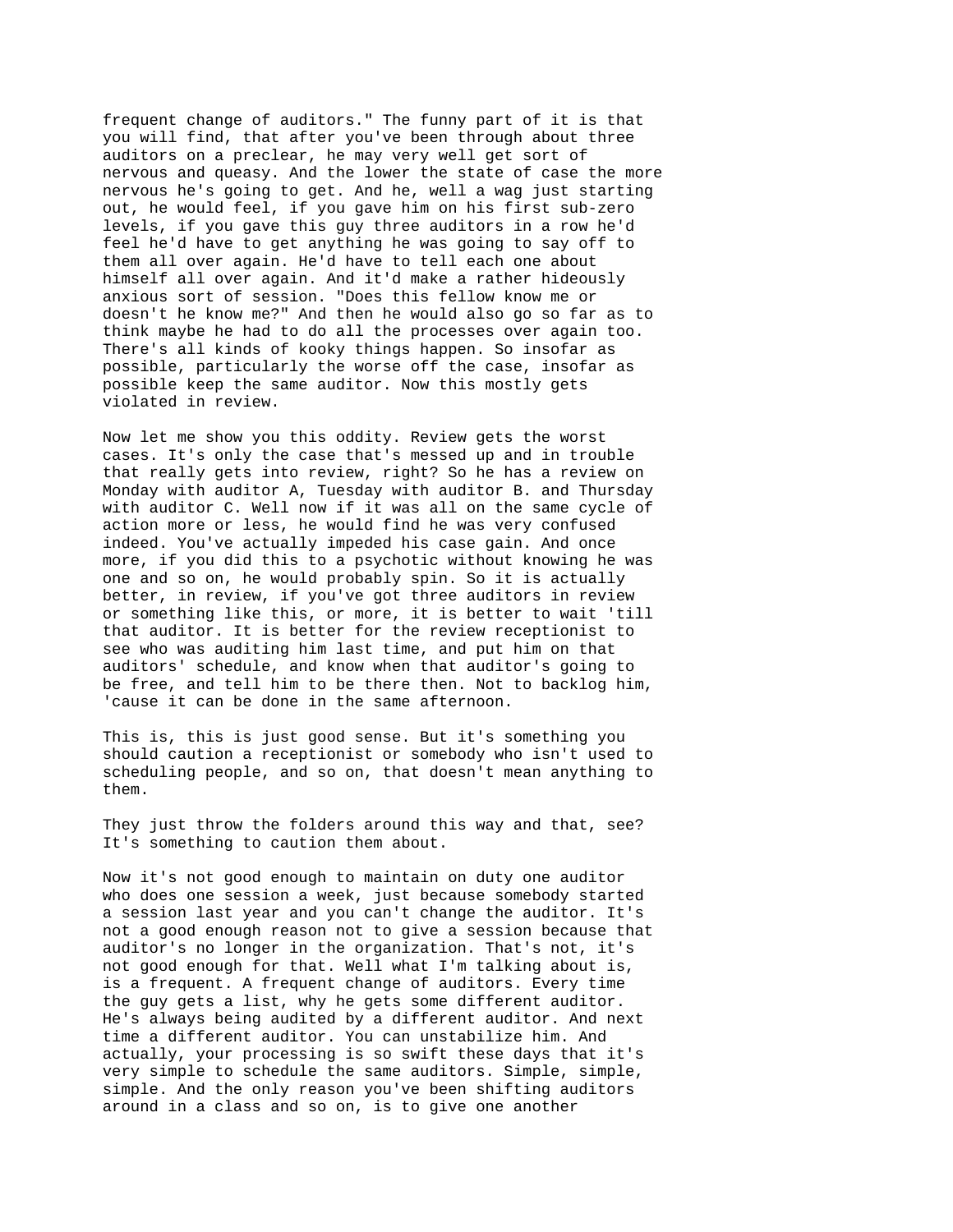practice. And so on. And to that degree it's tolerated. It's actually been too much, done too much, right on this class.

So that was number seven. Number eight, "I promise not to sympathize with the preclear, but to be effective." Notice this is changed. Now masked under that is a custom and habit which Saint Hill gets into periodically. Saint Hill does alright lots of the time. But every once in a while I've noticed that amongst the students, all missed withholds become ARC breaks. They won't pull a missed withhold on each other, all they'll do is run ARC breaks on each other. In other words, as students, sort of their mutual rudiments go out, don't you see? So you can...

I've seen this go and happen, and then be busted up, and then happen again, and then go again so many times that it's a natural sort of phenomenon. A certain group starts to get sympathetic.

It's what they do. See? So, they smash up each others' cases actually.

Mazie Ann day after day has had this howling missed withhold from her instructor. Her supervisor, see? Day after day she exhibits the manifestation of an ARC break. Day after day the guy who is auditing her pulls an ARC break because he sympathizes with her, because he realizes that anybody should be mad at that supervisor. It's on a "you poor thing" basis. And will actually go on and continue to pull ARC breaks. But there isn't an ARC break in the lot.

It's a missed withhold. And the person doesn't recover.

Now if you start, there's a lot of this on record. If you start sympathizing with the PC about how badly his mother has treated him, or something like this, or sympathize with his hard lot, you're actually admitting that you can't do anything about it.

Because the three cycles of doing something for somebody who is having trouble are first and foremost, be effective. Cure it up. Handle it. Well if you can't cure it up and handle it, you can make him comfortable. That's the second stage. If you can't cure it up or handle it you can make him comfortable. And if you can't make him comfortable you can sympathize with him.

It's that low grade an action. So instead of sympathizing with Mazie Ann about how bad off it all is, and how she's being treated, and so forth and so on, be effective. Maybe she is being badly treated. Well don't stand around and sympathize with her. Make sure that the ethics is in better in that area. And if, if it's her, well make sure she gets audited and somebody pulls the missed withhold. You know, be effective. Don't stand around on the beautiful sadness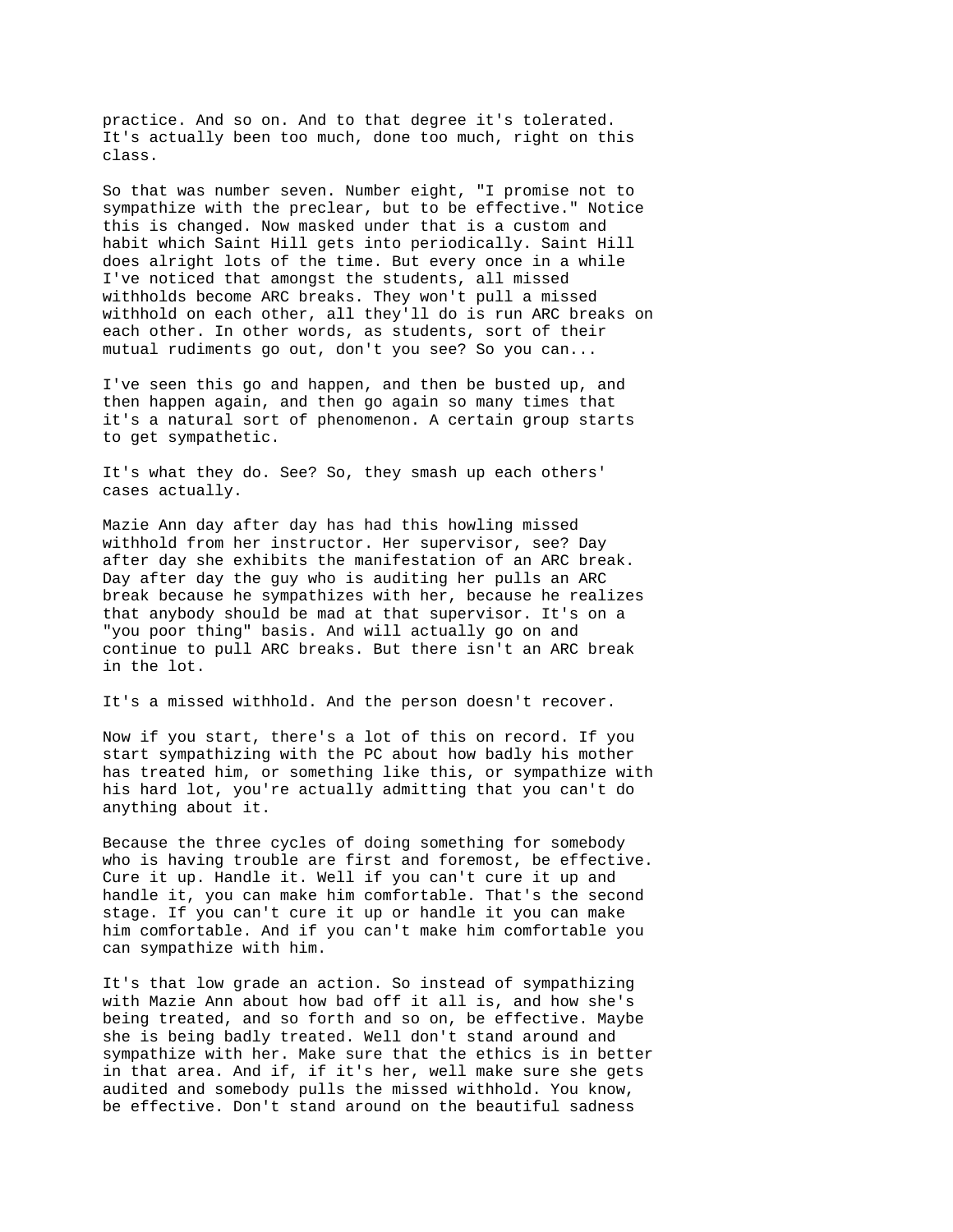of sympathy.

When auditors' start that, boy, you can just kiss your gains goodbye. And your students no longer start making wins in the academy, or at the Class VI course. PC's start going up in smoke. Actually it's a marvelous method of putting somebody at effect. "Oh you poor thing." Same thing as saying, "You've been overwhelmed." Same thing as saying, "You are the effect." Do you see? "You are the effect."

Alright, number nine. "I promise not to let a preclear end session on his own determinism, but to finish off those cycles I have begun." That means that if a PC blows the session the auditor is remiss for not finding, noting when it happened, the ARC break, and not handling it before it resulted in a blow, not noting and finding the missed withhold that is going to make him blow.

Do you understand? Those are the only reasons a PC ends session on his own determinism.

But the same time, that precludes that the auditors' TRs are going to be sufficiently smooth so that he can even be understood, and so that he is auditing. Remember it is an auditors' code.

It's a very bad thing to let a PC end a session on his own determinism. Actually you can see an ARC break coming that is going to wind up in a blow, for as long as an hour and forty five minutes before it happens. Doesn't speak of a very alert auditor. Certainly it's detectable ten or fifteen minutes before it happens. It never happens suddenly. And it's a flagrant session ARC break which is handled with the list 1. So what the hell? I mean, the auditor wouldn't be very effective if some preclear blew session. And then when the preclear blows session, he's just left parked, right there. And it's either got to be picked up by somebody else, or something effective has got to be done in some other quarter, and so on.

Once in a while a preclear'll walk out of session just because he can't stand it anymore. There are silly auditor errors pulled by some complete, untrained bird. Like, four auditing commands, which are all different, all spewed out in a row, with the PC trying to answer one or the other of them, and then refusing to tell the PC which one he's supposed to answer. I mean, the outness of this kind of thing on a very, very unprofessional co-audit level and so on, can be pretty kooky. And sometimes a preclear would end session just on a matter of self preservation. But, this understands that the auditor has within his power the ability to continue to handle and continue the session. And it is an auditors' code. Not an amateurs'.

Ten, "I promise never to walk off from a preclear in session." Now this is one of the serious things that has happened from time to time. The auditor simply gets up and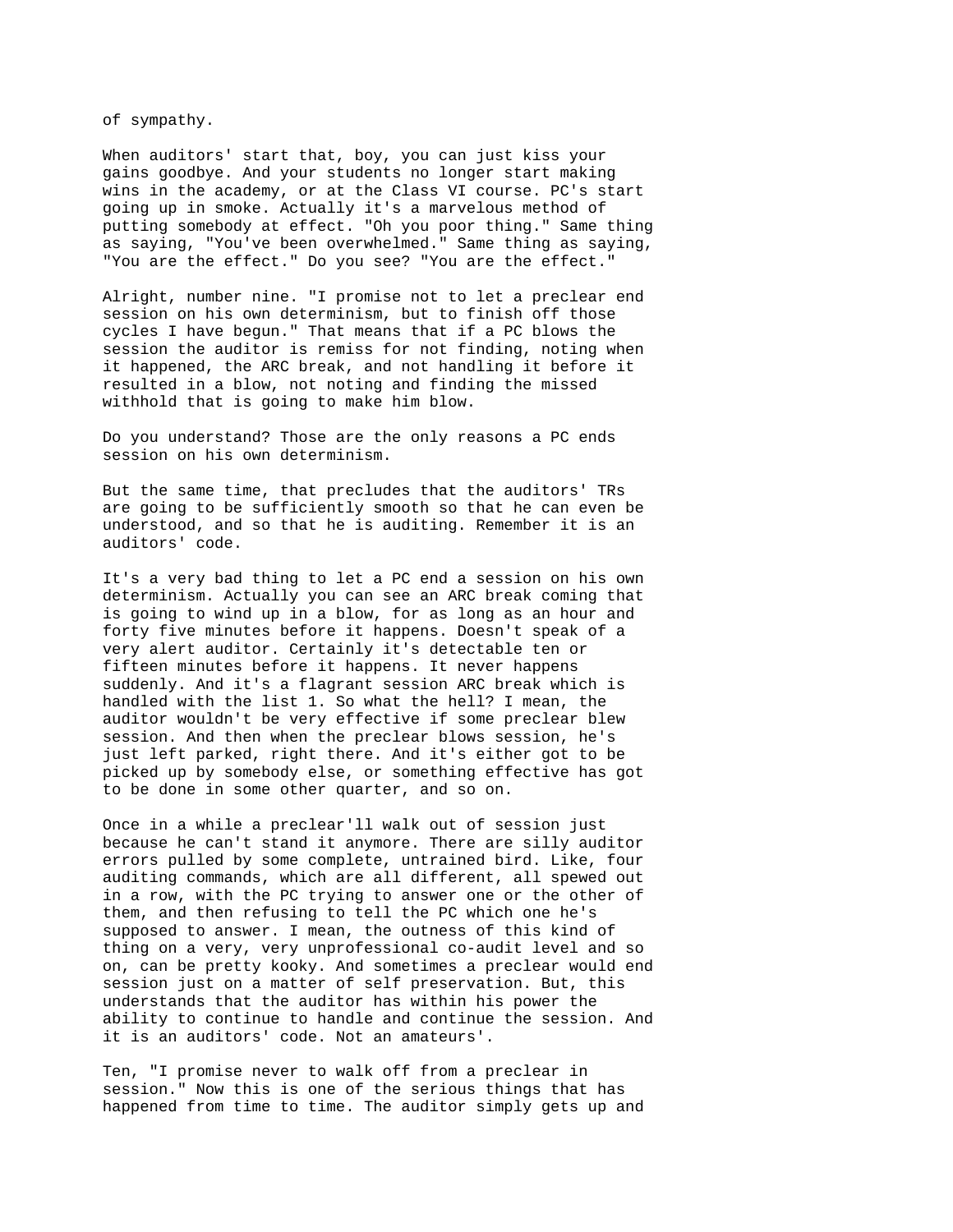walks off. Leaves the preclear sitting in the middle of an engram or an unfinished cycle or something like that.

The auditor gets up and walks off. Yes, it has happened.

Eleven, "I promise never to get angry with a preclear in session." Now that I have seen spin PCs. And it's about the only time I've ever seen a PC spin. The auditor became furiously angry with the preclear in a session. He must have been some auditor. He was up in Spokane or some place. And this PC, this PC traveled a couple of thousand miles in a total spin to get to the organization and get the thing handled, and so on. But all that had happened, he'd just gone into a rage at her in session. She wouldn't answer the auditing command, and for no reason at all he went into a rage. ARC broke the auditor or something. But it can have very serious consequences.

Twelve, and here's a new one. It is, "I promise to run every major case action to a floating needle." Gone is your old three equal comm lags, and so forth. Number twelve, "I promise to run every major case action to a floating needle."

And thirteen, "I promise never to run any one action beyond its' floating needle." That catches it both ways and the middle, doesn't it?

Number fourteen, "I Promise to grant beingness to the preclear in session." It doesn't say I don't promise to go on tip toe around, whenever I'm around the preclear when I'm out of session. Let me read that one again. Fourteen, "I promise to grant beingness to the preclear in session." Its' modified. It's in session. But I have seen auditors treating preclears as though they were still in session when they're out of session, and I've seen preclears sort of hanging the auditor with the fact that they're his PC out of session. It's unfair and goofy in both ways.

And so on. I've even gone so far as to occasionally tell a preclear who tried to continue the session after the end of session, "You are not now in session." And they sometimes blink, and say, "Yeah, that's right." I didn't say, "Bug off." But I might have. That's in session. It's in session. Sometimes you get a PC hangs himself around your neck. God help us.

Fifteen. And this is a different and a new one. "I promise not to mix processes, the processes of Scientology with other practices, except when the preclear is physically ill, and only medical means will serve." Boy that is open to a lot of interpretation I imagine. But the net result of all of this is, that before you could have misunderstood it to the degree that the guy couldn't possibly have had his leg set if he was being processed. You see, an extremity of that character could happen. You'd better have arteries tied up and legs set, because bodies are rather inhuman things.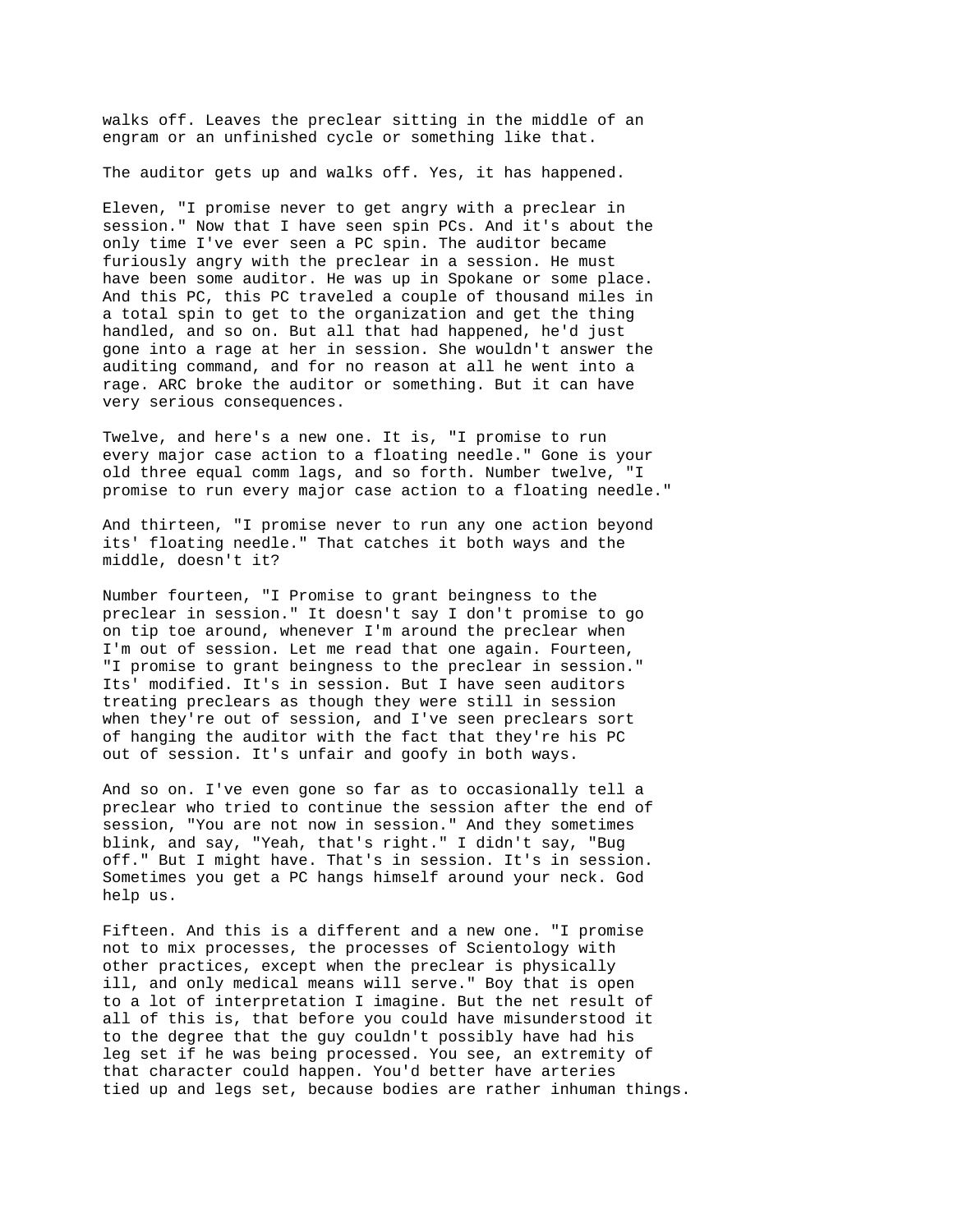It doesn't mean that when a preclear is sufficiently ill, and he won't recover, that you shouldn't process him at all. Doesn't mean because he's being given medical treatment you should abandon him. I'll tell you something funny in this particular field. The original experiments, way back. 1945. The original experiments on this line determined that function monitored structure. In other words, function ran structure. That was a big lesson. Actually, endocrine compounds like hormones and so on, could be given to somebody. Well that's physiological. I mean, you know? You can give him hormones and so on. Well he should have responded in some fashion to this. And then, after they were mentally unburdened of their problems or troubles, it would work. But it wouldn't work. In other words, the wild variable was that hormones and certain preparations, and by the way it was undertaken with people who were just released from Jap prison camps who had been starved during the better part of World War II in Japanese prison camps. And they were coming in to Oak Knoll Naval Hospital. And it was very difficult to handle these boys, because they were very badly deranged. They had been subjected to brutality, the like of which nobody ever heard of. And they weren't really treated as prisoners of war at all. They were just absolutely inhumanly butchered. And these fellows were carrying a terrific amount of mental stress, so that on some of them you would give them preparations, like amino acids, which is the acids of protein, so maybe they could begin to digest their food again. Or something like that. Wouldn't work, you know? Wouldn't work.

Damn little to do with it. Because there's enough coordination there they could imagine that they were associated. So this, this is interesting, this is interesting from this standpoint, because it brings you up to this one. The guy's on penicillin, but his lumbosis won't cure up.

He's got pneumonia. He actually can be on penicillin and it isn't handling the thing. He isn't getting any better. Or he's getting better very, very slowly indeed.

Now he was so ill before he went on any antibiotic that he couldn't stir. But now that he's on the antibiotic he can stir around a little bit. Do you follow? Now, this magic can occur. Now that he can pay attention he's not running a high fever, or something like that. But he isn't getting any better. He's come up Just that little bit, and he's stuck rignt there. You can audit the engram and the penicillin works. I've seen this. I've seen this and done some work with this.

It's the most miraculous thing you ever cared to see. I mean, the feilow's been hanging fire for three weeks and they're starting to step up the penicillin to million units an hour or something like this you know? He isn't getting any better. He doesn't improve. They continue. This is all,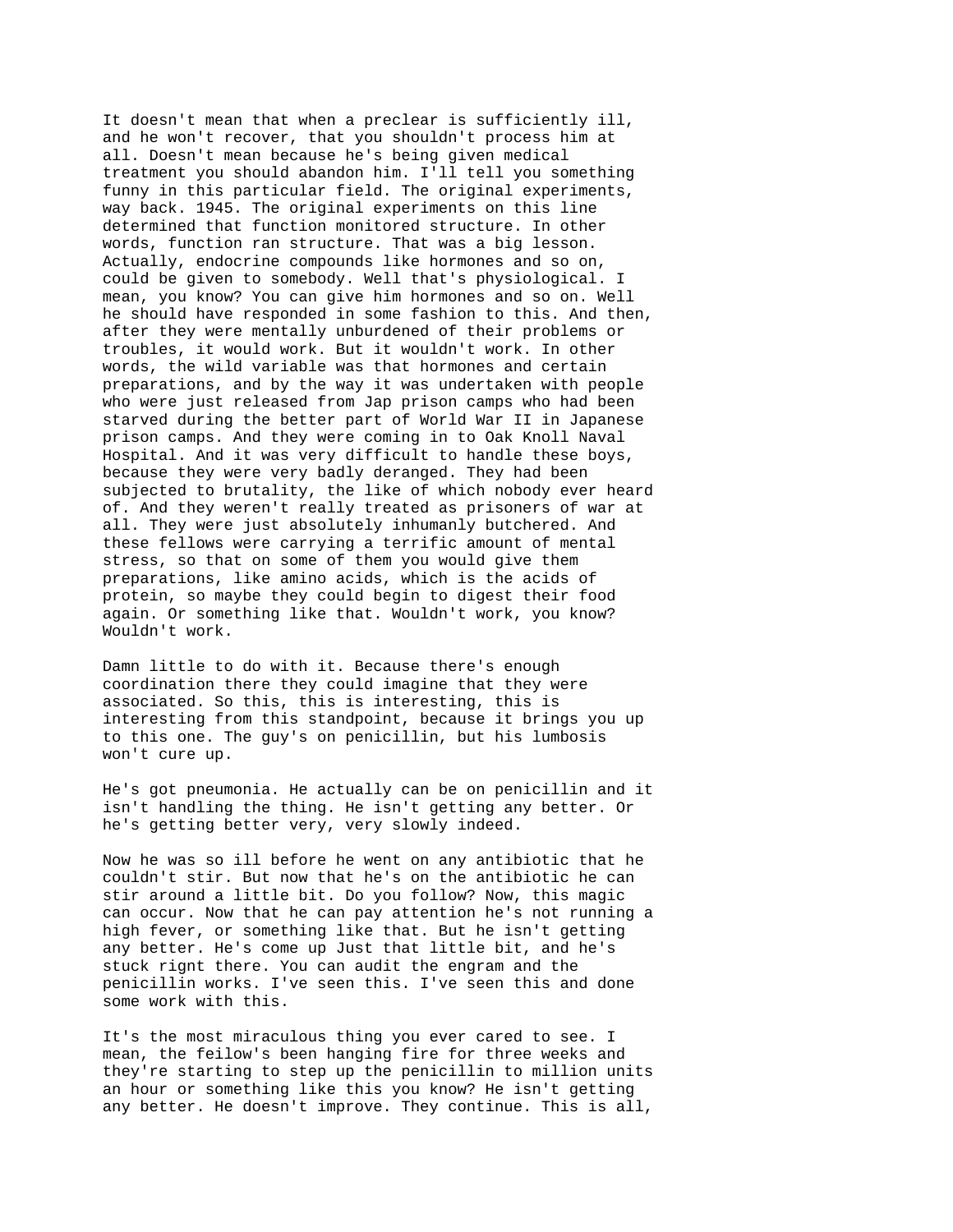anything, you know, and then just run the engram of the illness, or put in his Ruds, or something like this, and all of a sudden, wham! All cures up in about four hours. So what it is is sort of a penicillin assist. It's a reverse flip. You say, "Well you shouldn't audit a person under drugs." You shouldn't audit a person under soporifics, which are sleep. Sleep drugs, you shouldn't audit a person under those that produce wild eupnoria, or whee whee hey day.

You shouldn't process him when he's on that kind of drugs. For the excellent reason that the processing probably becomes part of the trip. So you try to process him later, why then it restimulates this, and he sets into a sore of a fog. It's wild. It's kind of a mess. He has sort of a processing engram. You know? And he's somewhat hypnotic when he's on this stuff. So that you say to him something or other something or other, he's liable to come out the other end of the session without remembering a single thing that happened in the session. That's expressly the type of drug.

I have people came around and say, "Mazie Ann has been on tranquilizers for fifteen years, and does she have to come off her tranquilizers, because she has Petit mal seizures, so that you can audit her?" I often think the tranquilizers didn't do her any good, they haven't even got her tranquilized. Look at her, man. What the hell's the difference? You're talking about some tiny thing. As far as penicillin is concerned, or stomach pills, or something like that, forget it.

Processing won't do anything with it or to it or apart from it or anything. It doesn't have anything to do with processing at all, because it doesn't produce an hypnotic state. Doesn't produce a lowered thing that leaves you at the end of the session with a sort of Scientology engram. You got it?

Alright. Number sixteen is, "I promise to maintain communication with the preclear, and not to cut his comm or permit him to overrun in session." There's one for you. That puts it right where it lives, boy. It doesn't say maintain two way communication with the preclear in session. Nobody really understood that anyhow, 'cause that wouldn't make much of a session.

But it says, "I promise to maintain communication with the preclear, and not to cut his comm or permit him to overrun in session." So an auditor reading that has to find the point where you stop his talking without cutting his comm. And that's an interesting one to learn. And it is a thing. There is an exact point where you do this. And it's very easily seen and very easily understood. Not very hard to. But if it's not pointed out in any way to the auditor, he's not likely to have much of a grip on it. He's liable to cut his comm, cut the preclears comm without knowing he's cut comm. You see?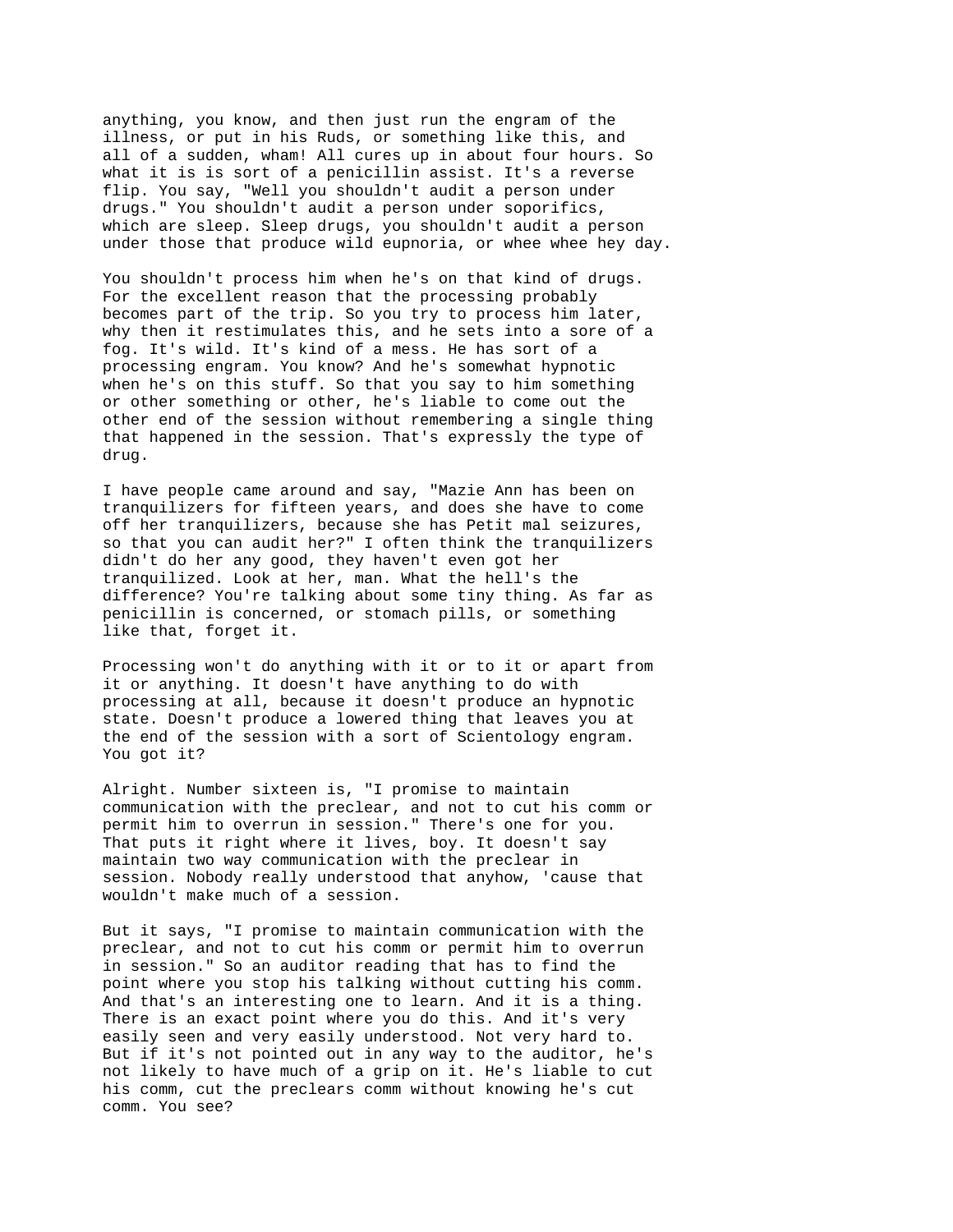Alright, and permitting a preclear to run on for another page and a half after he has passed the F/N is just the best way in the world to knock it in the head.

Number seventeen, "I promise not to enter comments, expression or enturbulance into a session that distracts a preclear from his case." Now, that covers about it all. You can't, not supposed to enter comments, like, "Yeah boy, that's sure great. Yeah, you're really doing groovy." Anything, you know? Expressions includes facial expressions. Or enturbulance. That means dropping cans, E-meters, auditing report pages, opening and closing drawers, looking for Kleenexes, and so forth, and it also includes having odd objects on the auditing desk. It's a distraction. It aiso includes making the environment safe enough to audit in it. So that you know that the environment is not going to be interruptive, 'cause that's going to enter an enturbulance into the session. And this is one of the main reasons for a false auditing report.

You get an auditing report, looks OK, the preclear falls on his head two days later, this has been what has happened. That's been what happened. That's very heavily the facts.

Now number eighteen. That is to say the auditor's entered, without putting it down, he's entered comments, expression or enturbulance into a session that distracts the preclear from his case. Alright.

Number eighteen, "I promise to continue to give the preclear the process or auditing command when needed." I have seen, in actual fact, the maddest thing. I'll add to that in the session. "I promise to continue to give the preclear the process or auditing command when needed in the session.' Now I've seen what that exactly means, is I have actually seen an auditor give the orders to run back into an engram, and then shut up. I've actually seen this. Not just once. I don't know why, and I don't know what they do, and they haven't got any explanation for it at all. The guy never comes through with the second command. Never says, "Go through the incident." Something, just some freeze. You know? They freeze somehow or another. I've seen it a couple of times. And either the person just went blank, or was himself sufficiently distracted, or didn't know what he was doing, but boy, does it leave a preclear to scramble for himself. Two minds put him down there and he's got to get back on one. And it's definitely a very hard scene on a PC.

Nineteen, "I promise not to let a preclear run a wrongly understood command." Now if he answered it as a wrong command, and then you caught it and then you corrected it, you'd be in violation of number one of the code. You'd now be evaluating. He thought he answered it right, you told him it was answered some other way. So therefore, it means that the things have to be cleared, and they have to be correctly cleared. You say, "What is the definition of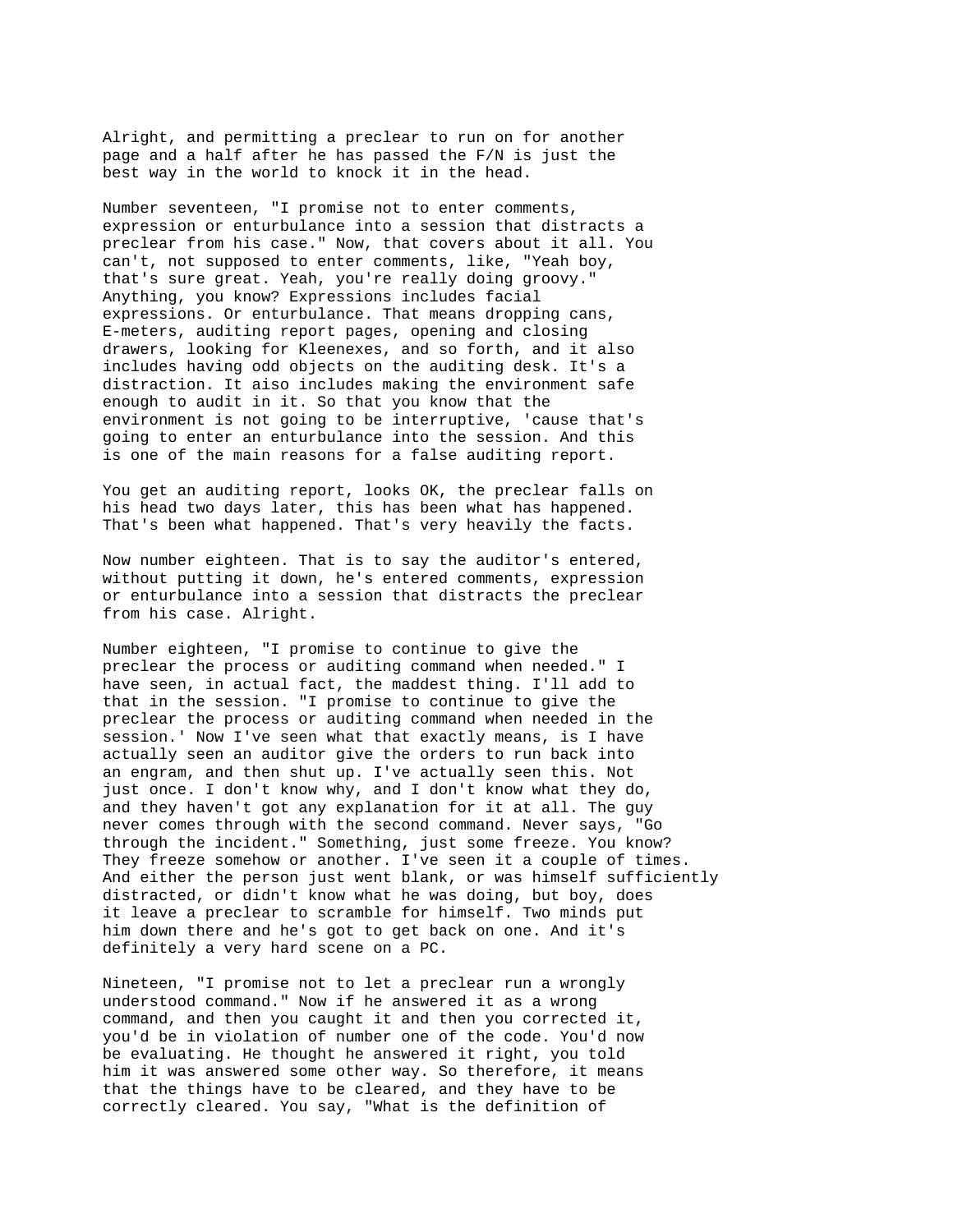that?" And the individual then gives you some definition which is the wrong definition, and then you turn around and give him the right definition, you are going at it all backwards and upside down. So I guess you jolly well better have a little old slit of paper to hand him, and have him read the definition. "Now this auditing command I'm going to give you is ARC breaks. And A is for affinity, and that means..." You're going to have to go into the business of training some preclears. It'd be nice to have a little book that explains all of these words, wouldn't it? This is what it means.

Now when you catch up on your homework, preclear, I will audit you. Now the only difficulty with that, is after the guy read the book he has some F/Ns while he was reading it. So you'd have to check for it if that happened. But that is one of the major sources of no auditing gain.

PC didn't know what the hell he was being asked, see? He had the words, and totally evaluated some other way. They were weighted. You know, he had the weight of the words all different.

It's like the childs' dictionary comes up and says, "Source is the starting place." He couldn't run the process on that. Source is not the starting place. It would be the point of origin, or it would be the originator. Or where something was begun or dreamed up or mocked up. And then a guy could run it.

So no source becomes a thing that doesn't have a starting place. "Well that's a race horse wandering around in the pasture." He isn't at the starting gate, don't you see? It's easy.

OK. Twenty. So the way to get around that nineteen, on the wrongly understood command, and you notice it's wrongly understood command, is bring your preclear up right. I wouldn't even bother to bring him up right in session. I'd say, "Study all these definitions so I can audit you."

Now for years we've had to educate preclears, only nobody ever admitted it. Have to educate him into what's going to happen, what he's supposed to say, what he's supposed to do, and so on. When you don't do this I see some of these preclears running around being psycho analytic subjects. I have actually had, I have actually had somebody sit down in the session and start to run a psycho analytic session on me. Not a psychoanalytic session, a psycho analytic I don't know what the hell they call it. Orgy. Wing ding. Actually. And they start to tell you about their, not just even the words they're using. "Well when I was a little child I did have an awful lot of trouble. We had a lot of hired men around and about the place, and each one of them violated me in turn. There was Joe, Bill, Pete, Tom, Oscar. Now, you see, now these... " And I'd say, "What's going on?" "Well, don't you want to know all about this, and so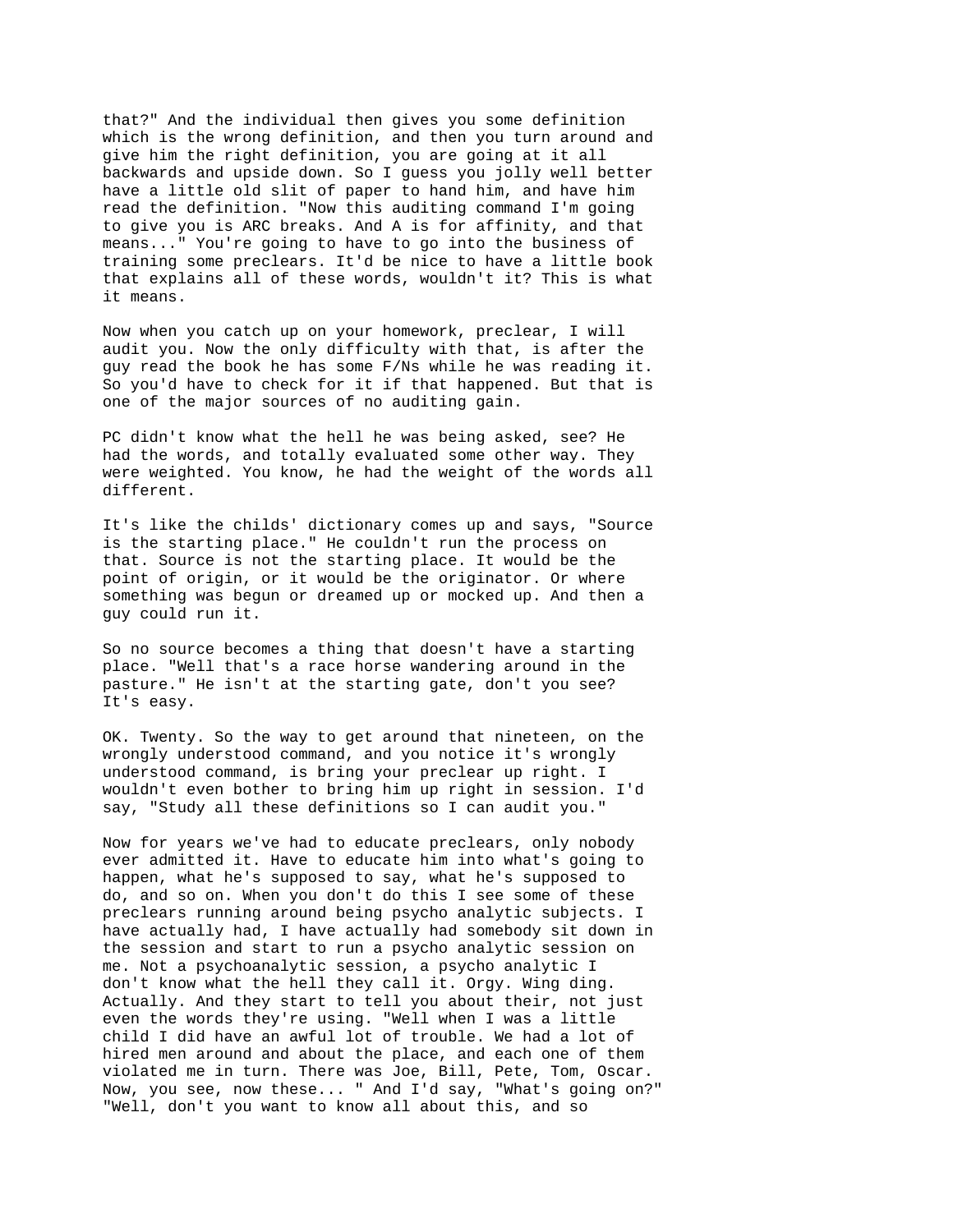forth?" And I'd say, "No, I don't want to know anything about it. Have you ever told anybody else about these thing?" "Oh yes, we always talk about these things." "Who's we?" "Me and my psycho analyst." very good. Do you remember a time when you first heard that you should have some psycho analysis? That's very good. What was the date of that? Very good. Alright. Now what is the duration of the period? Very good." I never, I never monkey with it, boy. I never monkey with it. That is a former therapy getting in your road. And it would read on your seven resistive cases. Well you don't let anybody act like that in a session. Either educate them or scan it out, boy.

It does take the cooperation of the preclear. I don't know if you've ever noticed that about auditing. Then there was the auditor who was the only one in session who ever got any gains.

(Laughter.)

Alright, and here's another one. "I promise to estimate the current case state of a preclear only by standard case supervision data, and not to diverge because of some imagined difference in the case." Now I'm putting wee-pons (weapons) into your hands. The weapons.

Alright, twenty two. "I promise never to use the secrets of a preclear divulged in session for punishment or personal gain.' Now you know the old one of that there is never use Scientology for personal gain, but I'd see auditors all over the place getting rich and everything, and organization getting rich, so it can't be well interpreted. But this is what people worry about.

Now, you will probably see somewhere over in an ethics code appear another one. "A person who knowingly waits until he's in session to divulge evidence of a crime is culpable." Because then you'll find nobody's ever confessing unless he's in session. But anyway, regardless of that, this is what people worry about. They worry about, the world worries about this. They think that if we have such power that we can get information out of people like this, they actually have had reporters and things mention it to me very recently. "What about all those hundred and thousands of cases you have at Saint Hill, and all those tremendous secrets you have on people, and all of this kind of thing?" So they worry about it.

They think people are entitled to their secrets. In actual fact I wouldn't give you two bits for the whole collected lot. You know, man has a lot of crime mixed up with vanity. Some PC, see, that comes in, and boy he gives you this long criminal record, and so on. I feel like asking him sometimes, "Are you bragging or confessing?" You know it's the truth. Because it's not worth all that. It's not worth all that. Only in their zone and area it is. We have become more blase.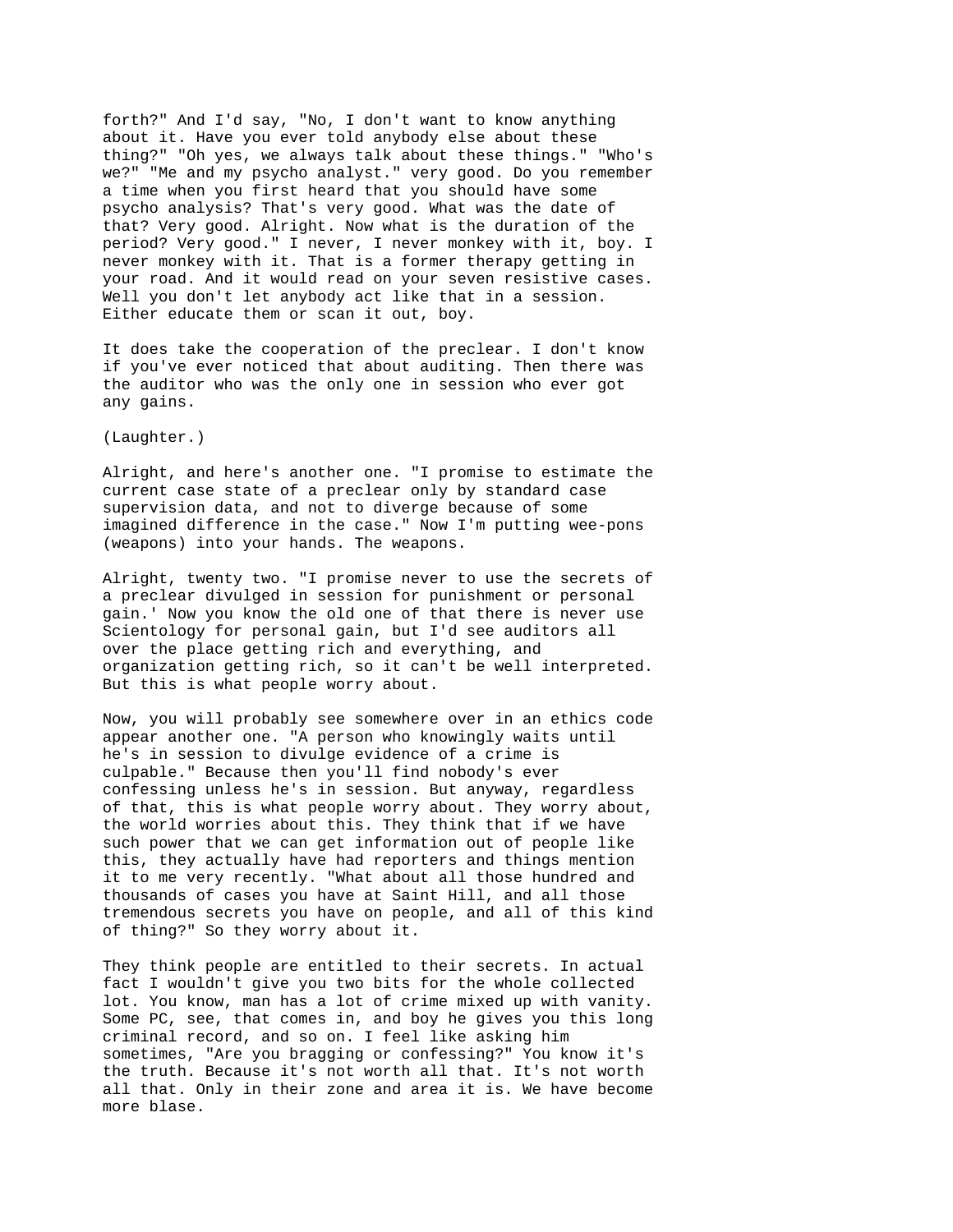Imagine, though, imagine though, in the nineteenth century how a fellow was made guilty his entire life because he had once seen a photograph of a lady who was naked to the waist. This corrupted his entire life. I don't know.

The main thing about it is, see, the value of the withhold is this, and we could be jumped on for this. So I've included it in the auditors' code. That's the only reason it's there. We actually don't do anything about it. Actually there was one hell of a crime committed not too very long ago. And it wasn't owned up to, and it was admitted in session. Actually nothing happened to the fellow. He was not punished for it in any way. No. Now goes the continued story. He wasn't punished for it in any way, nobody did anything to him, and so on. Do you know that he went ahead and tried to knock himself off? He then tried to mete out his own punishment in the thing. And right this minute is in hospital, having undergone an operation he didn't need.

He was getting well. And it all traces back to waiting until he was in session to admit to a crime, no punishment was given him of any kind whatsoever. It was a very heinous crime. No punishment was meted out. So he started meting it out himself. And that's what he's doing right this minute. And there is no other explanation to it. It's not a guilt complex. It's bust he's making sure he gets his throat cut for it, Cause he knows dog gone well it should have been.

But it was handed out in session.

Well the world worries about this, what happens to this. And I have actually seen a PC actually made very, very ill where his auditor suddenly trying to make him guilty in session for what he's doing, and I have seen a PC folded up for being charged for something which was divulged in a session. And it, after all, the auditors' code is an attempt to maximize case gain.

We now know this, we now know that it is only where tech is out that ethics has to go in. You got it? You get tech in on the guy, why it's silly to try to get in ethics. Why? It's reverse end to.

Alright, number twenty three, "I promise to see that any fee received for processing is refunded if the preclear is dissatisfied and demands it within three months after the processing, the only condition being that he may not again be processed or trained." Now we've had this a custom for some time, but it might as well appear in the auditors' code, because a lot of auditors are not bound by this. It's a wild one, actually, because the truth of the matter is, is every time that I have been around and somebody was talking about money being refunded, not on any auditing I was doing, but money should be refunded for the training or processing, or something like that. And you gave it back to them, without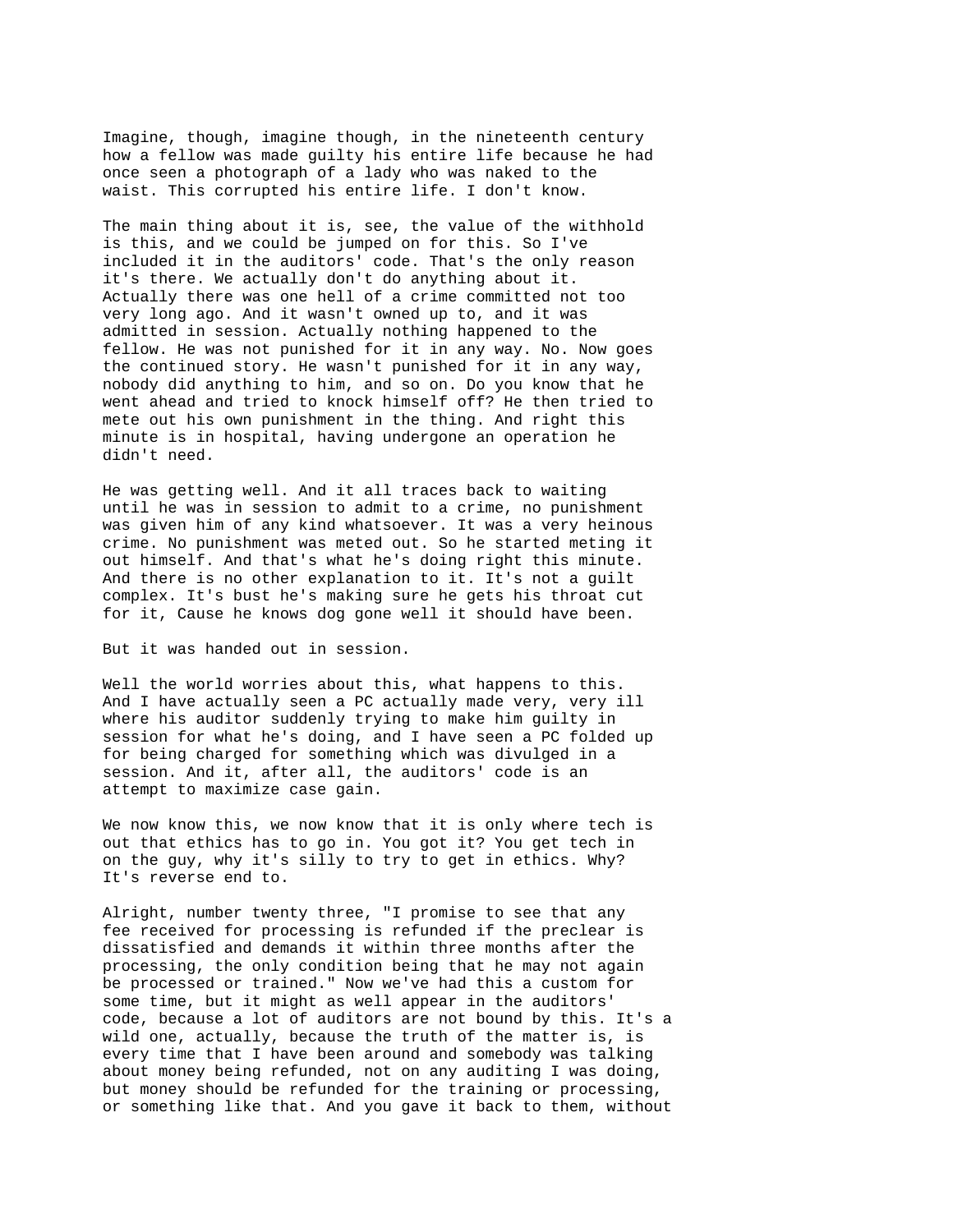even this last qualification, that he may not be trained or processed again, and so on, it's very, very rare that the person will take it back. I've stood around and gone to a hell of a fuss to make sure that somebodys' money was refunded.

And it was almost impossible to do, and when it was done and so forth, why they went around sort of hang dog and sheepish about it, and it made a mess. But this is something no other profession could do. This is something nobody else on the planet would dare do.

The manufacturer is forced to do it with his products, but nobody in the field of healing has had enough answers. So it's a total dare.

Now, if we have that in the auditors' code we can start to insist that it be practiced in the field of medicine. And we can hold it up as something wh ah is applicable to professional ethics in general. And it could go so far as, "Well if the patient dies there is no reason why the family should receive a medical bill, of course." It is a fantastic propaganda weapon. And the truth of the matter is, you're far better off to do this. You're far better off. If you were individually practicing and some pc comes in and says, "That didn't do me any good whatsoever.' You're probably practicing on somebody who is PTS, who is connected up, messed up, she or he is a seven resistive case to begin with, they're not going to do you any good at all anywhere. The best thing to do is just promptly say, "Alright. Sign this waiver that you're not supposed to be trained or processed again anyplace. Good. Here is your dodo." Right now. Bong. You find the person's, "Wait a minute."

In the first place they do it sometimes just trying to get even with you. They got a missed withhold or something of this sort, so they're trying to get even with you somehow. And they don't mean it. The number of people who would accept their money back on the condition they were never trained or processed again are so few, but it is not something another profession could do. They wouldn't dare. All the money'd have to be returned. You actually can throw that down the throats of people legislatively. "When other professions are willing to adopt a clause of this particular character, then they can talk about being ethical." Until then they had better not talk about us. Defense line.

And if all auditors stood back of that as a defense line it would be a very good one indeed.

Now, twenty four, "I promise not to advocate Scientology only to cure illness or only to treat the insane, knowing well it was intended for spiritual gain." That's actually not to get anybody off the hook and not to agree with any laws or anything else. It's, boy do you go in the soup when you try to go any other distance than for gain for the individual himself.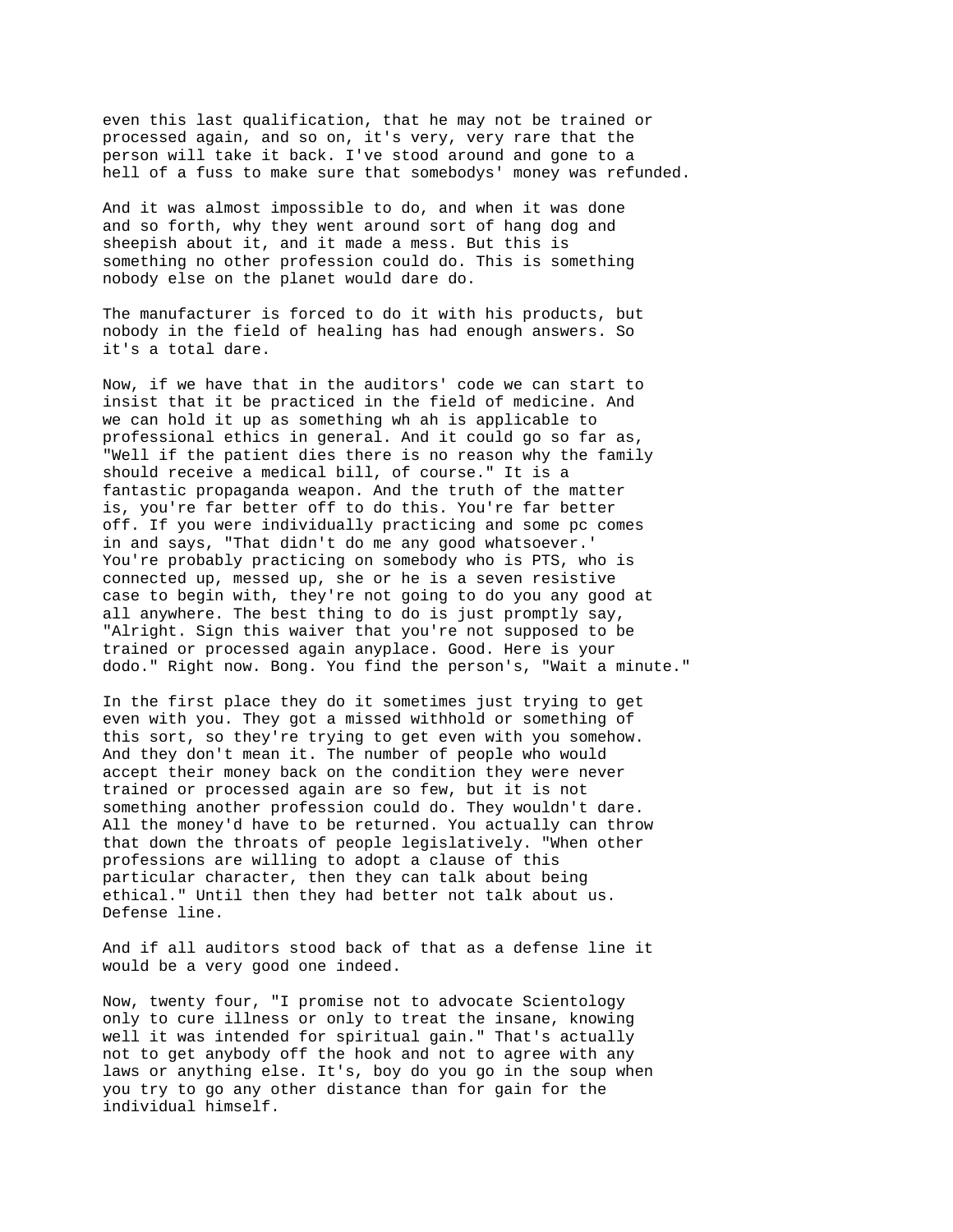OK, and number twenty five is, "I promise to cooperate fully with the legal organizations of Dianetics and Scientology as developed by L. Ron Hubbard in safeguarding the ethical use and practice of the subject, according to the basics of standard tech." That should straighten out a lot of it.

So that is the new auditors' code, good, bad or indifferent. Right now there is a code of reform which is being put together, but that would be the code of a Scientologist. And I don't know what results are coming in on this on a code of reform, but it is a very interesting project which will probably be adventured upon again somewhere up the line. And the project is writing every prominent man, or every professional man in the entire community, giving him a description of Dianetics and Scientology, of the various things it has done and oppositions it has met, and what it can do, and asking him for his advice in the usages to which it could be placed, and asking him for any recommendations he'd have as a reform of its' practice. And there's some fantastic number of these things being mailed out. There's about, oh I don't know, there's about three million, or something like that in the United States, and some vast number in other areas. And the net result of all of this will eventually be codified into a code of reform. But it will be the code of a Scientologist, or in practices or organizations. And very doubtful if anything would be added to the auditors code. It just sort of blows the criticism that's been going around.

And at any time you find the subject's under criticism it is a very good approach. Say, "OK. What do you want changed?" Nobody can complain about that.

The auditors' code which you have been going by, of course is fundamentally correct. And as you see it has not actually been invalidated, it's been put in a different form. And it has been brought up to date. So that the floating needle, and so on, is included in that.

Alright, so much for that. I hope you agree wist that. I... Very good.

Now there is, it's one thing to freeze a subject. A guy by the name of Augustus, whose real name was I think Octavius, whose real name was probably Bastardus, or... , who was kicking around about the time of Cleopatra or something. Anyhow, he was all mixed up with some jerk, some epileptic by the name of Caesar... It's all sort of confused in mind at the particular time, because I wasn't in Rome at the time. But this bird Augustus, he called himself, which meant top dog or something, he froze the boundaries, he froze the boundaries of the Roman Empire. And he said, "Rome hereafter must not expand." And he's the man who killed Rome.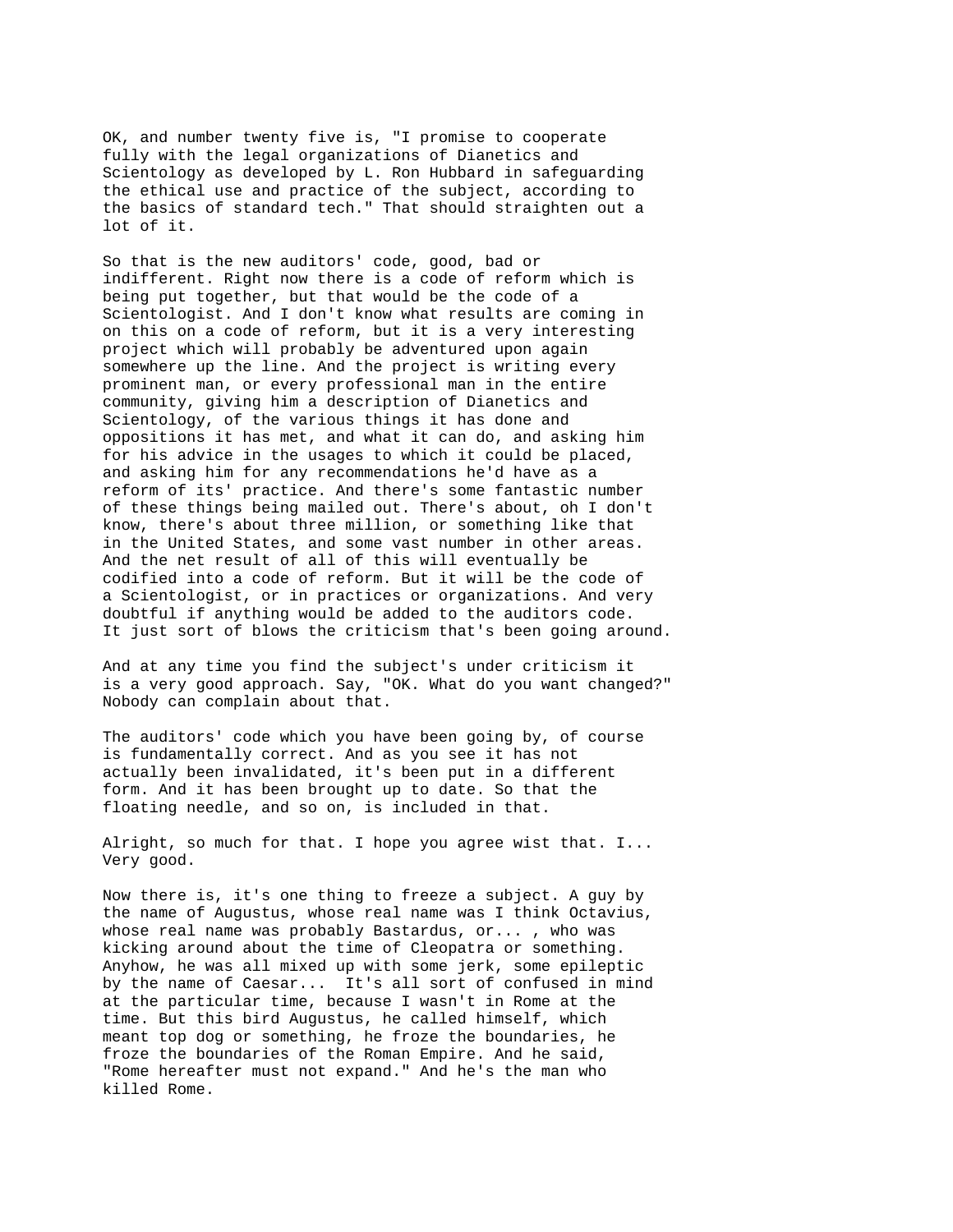All you have to do is say in this universe something may not expand, and from that particular moment on, it stagnates and will eventually fail and fall. Which was a woeful fact. Actually he said, "Every eldest son had to serve in the footsteps of his father." So that nobody could get out of any profession his father was in. The boundaries of the empire must not expand any further than they are, but we will hold it at that point. Of course, immediately it started to crumble. He had a lot to say.

It is a very, very bad thing to totally freeze something in this particular universe. Now I'll point out to you that what we know, however, we still know - And that is that we know the basics as we come up the line. It is absolutely amazing how little this auditors' code has changed in fifteen years. But here is this minor change. It is adapted to the increase of technology.

The net result of an unchanging absolutely never to be varied situation is, of course, stagnation.

But something can continue all the way from standard basics. In other words, you can have certain standard basics and develop on top of those basics. More can be found out about what you already know.

We have an already workable path. That path is very workable. It is very swift. I reserve, and I wish to impress this upon a Class VIII student, I reserve the right to release further advances of technology. I can assure you that they are not going to invalidate the things you already know now, because everything which has been developed has been developed forward along the exact lines which you see them in now.

But let me give you an example. This morning I was doing the research on 8, and I was very fascinated with a horrible circumstance whicn took place. And I immediately checked it up with two other auditors that I respect on the ship. And I checked it up with these auditors as to whether or not they'd ever really seen this phenomena. And all of a sudden an explanation fell out of the hat about something, and I found out they had both been wondering about this also.

And I collided with it, because somebody sent me a new E-meter and it is not a new E-meter in design, it is simply that somebody changed the manufacturer. And the new manufacturer, before he can release or before they could accent this meter, I of course have to give a pass on it. Well I had actually already given a pass on it. I hadn't been able to detect any vast difference in this meter. But I had noticed that the needle of the meter was a tiny bit thinner, and probably the movement of the meter itself might have been a little bit smaller than in other meters. But I had not noticed anything more than the fact that the meter was very lively. It was lively. It's more lively than the original Mark IV.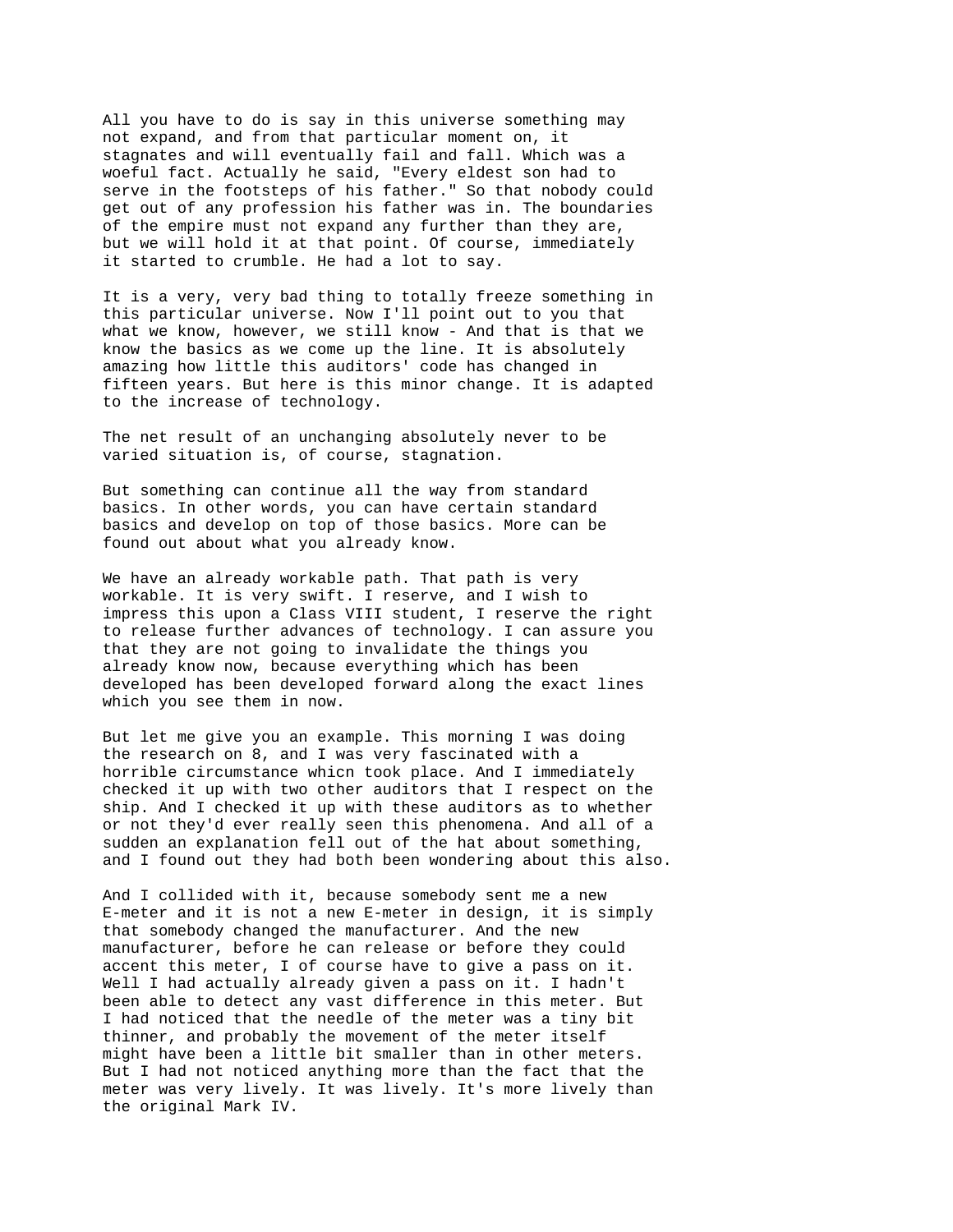So, I hadn't paid any attention to this, and yesterday my meter ran down, or had to get charged up or something like this, and somebody put this other meter, which is the prototype. It's not the meter which I would normally use anyway. It was the prototype. And they put up the prototype on my desk for my use, for checking something out. And what do you know? I turned the thing on, and I checked over something, and I thought you know, that should be a release point of that action. And I got an R/S! I got a wild rock slam. Now I looked at this meter again, and it wasn't tuned up in any peculiar way. But I suddenly recognized why I hadn't been aware of it before I'd turned it on and used it, that it had l terribly faint, light, very, very thin needle, which is off pattern, don't you see? And, so I looked at this, and I thought, "What am I looking at here? Why should I R/S? This is sort of mad." And so I said, "I better check out if there's been an invalidation, because R/S, invalidation, they go together." So I checked out, and sure enough there was a tremendous read on an invalidation. And I thought, "That's really remarkable. But if it's a tremendous read on the invalidation, why doesn't it R/S?" So I went and synthesized again the exact point and situation on the track which had made it R/S. And it held for a moment and then it R/Sed again. And I suddenly realized that invalidation would read, of course. It was a float. It was a floating needle. It was a floating needle and the invalidation was I'd invalidated a floating needle. But on this very, very light meter, with this very light needle, with my case section where it is, I've stopped floating. I R/S. I get a hair a dial wide R/S. And what it is is a reverse rocket read. The R/S begins with a rocket read which is backwards from right to left. And I get a backwards rocket read as it pops.

It pops like that, and then pops the other way. And that's all it is. It's just a, it's quite remarkable, but it took a different meter to demonstrate the thing. And so I asked one of the other auditors and he said, "Oh yes." And I said, "What cases have you seen something like this on?" And one was a 3, and one was an OT 6. An OT 3, an OT 6.

Alright. Now the datum that suddenly emerges here, this meter was tuned up rather more sensitive than meter normally is, and was in itself a much livelier meter. So if you were to turn up a standard meter to maybe one hundred and twenty eight on its' sensitivity switch knob, and then to tune it up to four or five, or something in that particular range, in the OT sections I think you will find out that you get your floats become reverse rocket reads. And if you'll watch this carefully there won't be any doubt in your mind about a float, in the upper sections.

Now to give you a little more data on this, found out recently that auditors didn't seem to know that after an individual was clear that his thoughts read on a meter. And you notice it's only recently that we have had to do